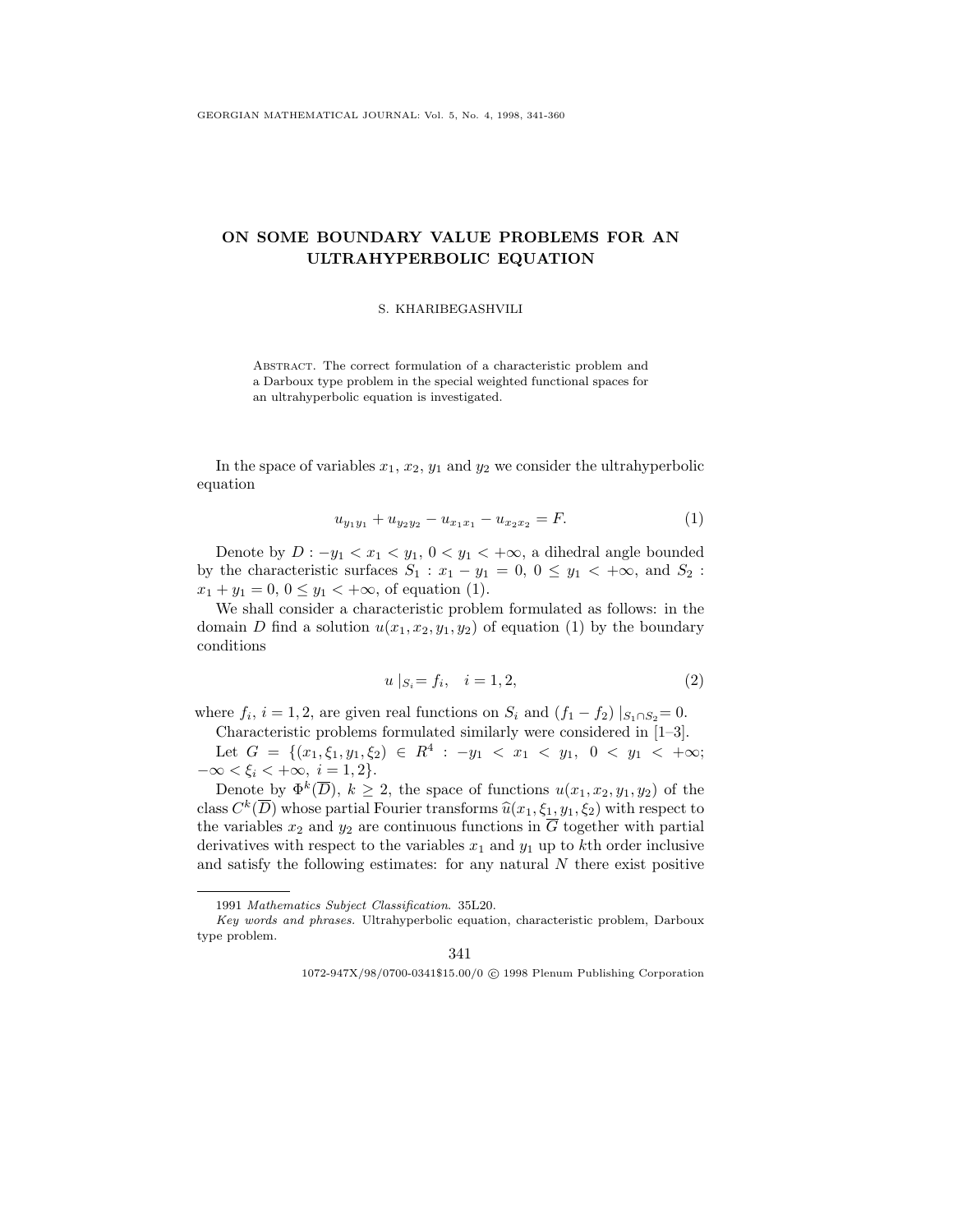integers  $C_N = C_N(x_1, y_1)$  and  $K_N = K_N(x_1, y_1)$  not depending on  $\xi_1, \xi_2$ such that the inequalities

$$
\left|\partial^{i_1+i_2}/\partial x_1^{i_1}\partial y_1^{i_2}\ \hat{u}(x_1,\xi_1,y_1,\xi_2)\right| \le C_N e^{-N(|\xi_1|+|\xi_2|)}, \ \ 0 \le i_1+i_2 \le k, \ (3)
$$

are fulfilled for  $-y_1 \leq x_1 \leq y_1$ ,  $0 \leq y_1 < +\infty$  and  $|\xi_1| + |\xi_2| > K_N$ . Note that

$$
C_N^0(x_1, y_1) = \sup_{(x_1^0, y_1^0) \in I(x_1, y_1)} C_N(x_1^0, y_1^0) < +\infty,
$$
  

$$
K_N^0(x_1, y_1) = \sup_{(x_1^0, y_1^0) \in I(x_1, y_1)} K_N(x_1^0, y_1^0) < +\infty,
$$

where  $I(x_1, y_1) = \{(x_1^0, y_1^0) \in R^2 : 0 \le y_1^0 - x_1^0 \le y_1 - x_1, 0 \le y_1^0 + x_1^0 \le y_1^0 + x_1^0 \le y_1^0 + x_1^0 \le y_1^0 + x_1^0 \le y_1^0 + x_1^0 \le y_1^0 + x_1^0 \le y_1^0 + x_1^0 \le y_1^0 + x_1^0 \le y_1^0 + x_1^0 \le y_1^0 + x_1^0 \le y_1^0 + x_1^0 \le y_1^0 + x_1^0 \$  $y_1 + x_1$  is the closed rectangle.

The spaces  $\Phi^k(S_i)$ ,  $i = 1, 2$ , are introduced similarly. Note that the trace  $u |_{S_i}$  of the function u from the space  $\Phi^k(\overline{D})$  belongs to the space  $\Phi^k(S_i)$ .

When considering a solution of problem (1), (2) in the space  $\Phi^k(\overline{D})$ ,  $k \geq 2$ , it will be assumed that  $F \in \Phi^{k-1}(\overline{D})$ ,  $f_i \in \Phi^k(S_i)$ ,  $i = 1, 2$ .

If u is a solution of problem (1), (2) of the class  $\Phi^k(\overline{D})$ , then after the Fourier transformation with respect to the variables  $x_2$  and  $y_2$ , equation (1) and conditions (2) can be rewritten as

$$
v_{y_1y_1} - v_{x_1x_1} + (\xi_1^2 - \xi_2^2)v = F_0,
$$
\n<sup>(4)</sup>

$$
v|_{l_j} = g_j, \quad j = 1, 2,
$$
\n(5)

where  $v, F_0, g_1, g_2$  are respectively the Fourier transforms of the functions  $u, F, f_1, f_2$  with respect to the variables  $x_2$  and  $y_2$ , i.e.,

$$
v(x_1, y_1, \xi_1, \xi_2) = \frac{1}{2\pi} \int_{-\infty}^{\infty} \int_{-\infty}^{\infty} u(x_1, x_2, y_1, y_2) e^{-ix_2\xi_1 - iy_2\xi_2} dx_2 dy_2,
$$
  
\n
$$
F_0(x_1, y_1, \xi_1, \xi_2) = \frac{1}{2\pi} \int_{-\infty}^{\infty} \int_{-\infty}^{\infty} F(x_1, x_2, y_1, y_2) e^{-ix_2\xi_1 - iy_2\xi_2} dx_2 dy_2,
$$
  
\n
$$
g_j(x_1, y_1, \xi_1, \xi_2) = \frac{1}{2\pi} \int_{-\infty}^{\infty} \int_{-\infty}^{\infty} g_j(x_1, x_2, y_1, y_2) e^{-ix_2\xi_1 - iy_2\xi_2} dx_2 dy_2,
$$
  
\n
$$
(x_1y_1) \in l_j, \ \ j = 1, 2,
$$

and  $l_1: x_1 - y_1 = 0, 0 \le y_1 < +\infty, l_2: x_1 + y_1 = 0, 0 \le y_1 < +\infty$ , are the beams lying in the plane of variables  $x_1, y_1$  and outgoing from the origin  $O(0, 0)$ .

Remark. Thus by the Fourier transformation with respect to the variables  $x_2$  and  $y_2$  the spatial problem (1), (2) is reduced to the Goursat plane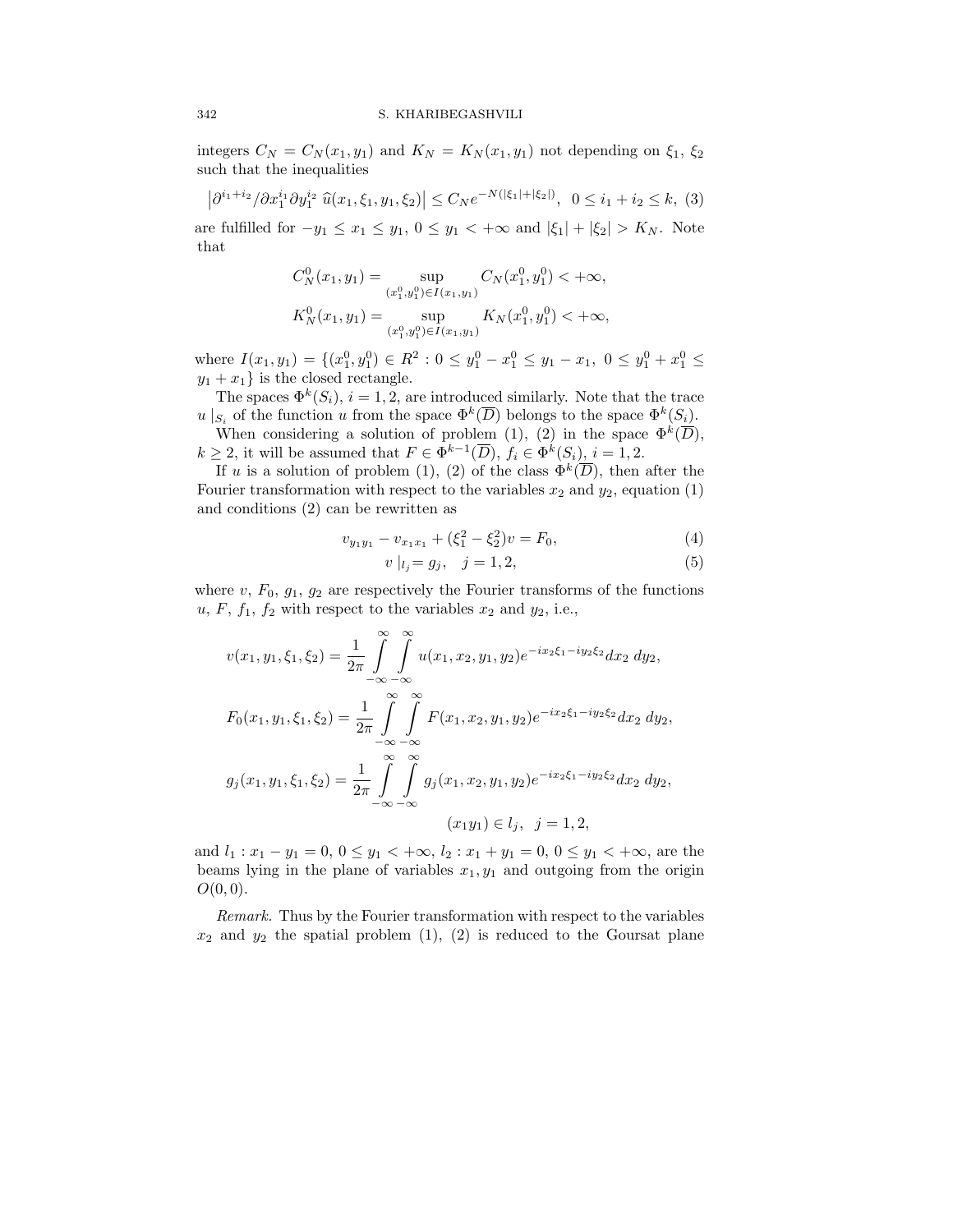problem (4), (5) with the parameters  $\xi_1$  and  $\xi_2$  lying in the domain  $D_0$ :  $-y_1 < x_1 < y_1, 0 < y_1 < +\infty$  of the plane of variables  $x_1, y_1$ . It is easy to see that in the class of functions defined by inequalities (3), this reduction is equivalent, i.e., problem  $(1)$ ,  $(2)$  is equivalent to problem  $(4)$ ,  $(5)$ .

Using for the functions  $v, F_0, g_i$  the previous notation, in terms of the new variables

$$
x = \frac{1}{2}(y_1 + x_1), \quad y = \frac{1}{2}(y_1 - x_1), \tag{6}
$$

problem (4), (5) takes the form

$$
\frac{\partial^2 v}{\partial x \partial y} + (\xi_1^2 - \xi_2^2)v = F_0,\tag{7}
$$

$$
v \mid_{\gamma_j} = g_j, \quad j = 1, 2. \tag{8}
$$

Here the solution  $v = v(x, y, \xi_1, \xi_2)$  of equation (7) is considered in the domain  $\Omega_0: 0 < x < +\infty$ ,  $0 < y < +\infty$  of the plane of variables x, y, which is the image of the domain  $D_0$  for the linear transform (6), and  $\gamma_1 : y = 0$ ,  $0 \leq x < +\infty$ , and  $\gamma_2 : x = 0, 0 \leq y < +\infty$ , are the images  $l_1$  and  $l_2$  for the same transform (6).

With our assumptions for the functions  $F_0$ ,  $g_1$ ,  $g_2$ , problem (7), (8) has a unique solution v of the class  $C^2(\overline{\Omega}_0)$  which has the form [4]

$$
v(x, y, \xi_1, \xi_2) = R(x, 0; x, y)g_1(x, \xi_1, \xi_2) + R(0, y; x, y)g_2(y, \xi_1, \xi_2) - R(0, 0; x, y)g_1(0, \xi_1, \xi_2) - \int_0^x \frac{\partial R(\xi, 0; x, y)}{\partial \xi} g_1(\xi, \xi_1, \xi_2) d\xi - \int_0^y \frac{\partial R(0, \eta; x, y)}{\partial \eta} g_2(\eta, \xi_1, \xi_2) d\eta + \int_0^x d\xi \int_0^y R(\xi, \eta; x, y) F_0(\xi, \eta, \xi_1, \xi_2) d\eta, \tag{9}
$$

where  $g_1(x,\xi_1,\xi_2) = v(x,0,\xi_1,\xi_2), g_2(y,\xi_1,\xi_2) = v(0,y,\xi_1,\xi_2)$  are the Goursat data for v, and  $R(\xi, \eta; x, y)$  is the Riemann function for equation (7). For simplicity, we omit the dependence of R on the parameters  $\xi_1$  and  $\xi_2$ .

It is well known that the Riemann function  $R(\xi, \eta; x, y)$  for equation (7) can be expressed in terms of the Bessel function  $\mathcal{J}_0$  of zero order as follows:

$$
R(\xi, \eta; x, y) = \mathcal{J}_0(\sqrt{4(\xi_1^2 - \xi_2^2)(x - \xi)(y - \eta)}) =
$$
  
= 
$$
\sum_{k=0}^{\infty} (\xi_2^2 - \xi_1^2)^k \frac{(x - \xi)^k (y - \eta)^k}{(k!)^2}.
$$
 (10)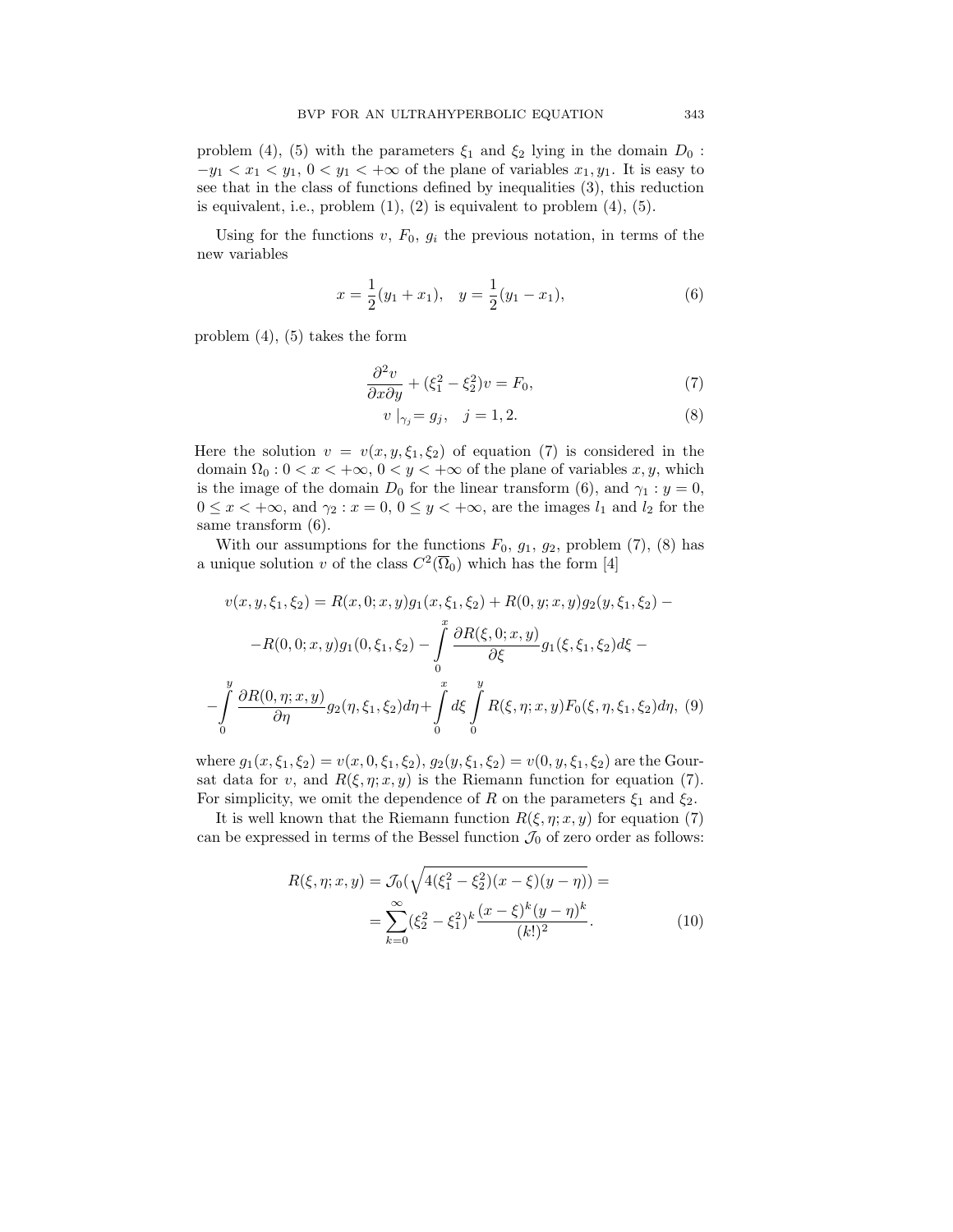The representation [6]  $\mathcal{J}_0(z) = \frac{1}{2\pi} \int_{-\pi}^{\pi} \exp(iz \sin \theta) d\theta$  readily implies

$$
|R(\xi, \eta; x, y)| \le \begin{cases} 1 & \text{for } |\xi_1| \ge |\xi_2|, \\ \exp\sqrt{4|\xi_1^2 - \xi_2^2|(x - \xi)(y - \eta)} & \text{for } |\xi_1| < |\xi_2|. \end{cases} \tag{11}
$$

Using the equalities

$$
\mathcal{J}'_0(z) = -\frac{z}{2\pi} \int_{-\pi}^{\pi} \cos^2 \theta \exp(iz \sin \theta) d\theta,
$$

$$
\frac{d\mathcal{J}_0(2\lambda\sqrt{\nu x})}{dx} = -\frac{\lambda^2 \nu}{\pi} \int_{-\pi}^{\pi} \cos^2 \theta \exp(i2\lambda\sqrt{\nu x} \sin \theta) d\theta, \quad \nu > 0,
$$

we obtain

$$
\Big|\frac{d\mathcal{J}_0(2\lambda\sqrt{\nu x})}{dx}\Big|\leq \begin{cases} 2\lambda^2\nu&\text{for}\quad \lambda=0,\\ 2|\lambda|^2\nu\exp 2|\lambda|\sqrt{\nu x}&\text{for}\quad \mathrm{Re}\,\lambda=0.\end{cases}
$$

Hence for derivatives of  $R$  we easily derive the estimates

$$
\left| \frac{\partial R(\xi, 0; x, y)}{\partial \xi} \right| \leq \begin{cases} 2(\xi_1^2 - \xi_2^2)\sqrt{y} & \text{for} \quad |\xi_1| \geq |\xi_2|, \\ 2(\xi_1^2 - \xi_2^2)\sqrt{y} \exp \sqrt{4(\xi_1^2 - \xi_2^2)(x - \xi)y} & \text{for} \quad |\xi_1| < |\xi_2|, \\ \text{for} \quad |\xi_1| < |\xi_2|, \end{cases} \tag{12}
$$
\n
$$
\left| \frac{\partial R(0, \eta; x, y)}{\partial \eta} \right| \leq \begin{cases} 2(\xi_1^2 - \xi_2^2)\sqrt{x} & \text{for} \quad |\xi_1| \geq |\xi_2|, \\ 2(\xi_1^2 - \xi_2^2)\sqrt{x} \exp \sqrt{4(\xi_1^2 - \xi_2^2)x(y - \eta)} & \text{for} \quad |\xi_1| < |\xi_2|. \end{cases} \tag{13}
$$

Next, we assume without loss of generality that for the functions  $F_0$ ,  $g_1$ ,  $g_2$  estimates (3) hold with respect to  $\xi_1$ ,  $\xi_2$ , with the same integers  $C_N$ ,  $C_N^0$ ,  $K_N$ , and  $K_N^0$ . Then, using (11)–(13), for the solution  $v(x, y, \xi_1, \xi_2)$ of problem (7), (8) written in form (9) we obtain for  $|\xi_1| + |\xi_2| > K_N^0$  the following estimates:

$$
|v(x, y, \xi_1, \xi_2)| \le |g_1(x, \xi_1, \xi_2)| + |g_2(y, \xi_1, \xi_2)| + |g_1(0, \xi_1, \xi_2) \times
$$
  

$$
\times \exp \sqrt{4|\xi_1^2 - \xi_2^2|xy} + 2|\xi_2^2 - \xi_1^2|\sqrt{y} \exp \sqrt{4|\xi_2^2 - \xi_1^2|xy} \times
$$
  

$$
\times \int_0^x |g_1(\xi, \xi_1, \xi_2)|d\xi + 2|\xi_2^2 - \xi_1^2|\sqrt{x} \exp \sqrt{4|\xi_2^2 - \xi_1^2|xy} \times
$$
  

$$
\times \int_0^y |g_2(\eta, \xi_1, \xi_2)|d\eta + \exp \sqrt{4|\xi_2^2 - \xi_1^2|xy} \int_0^x d\xi \int_0^y |F_0(\xi, \eta, \xi_1, \xi_2)|d\eta \le
$$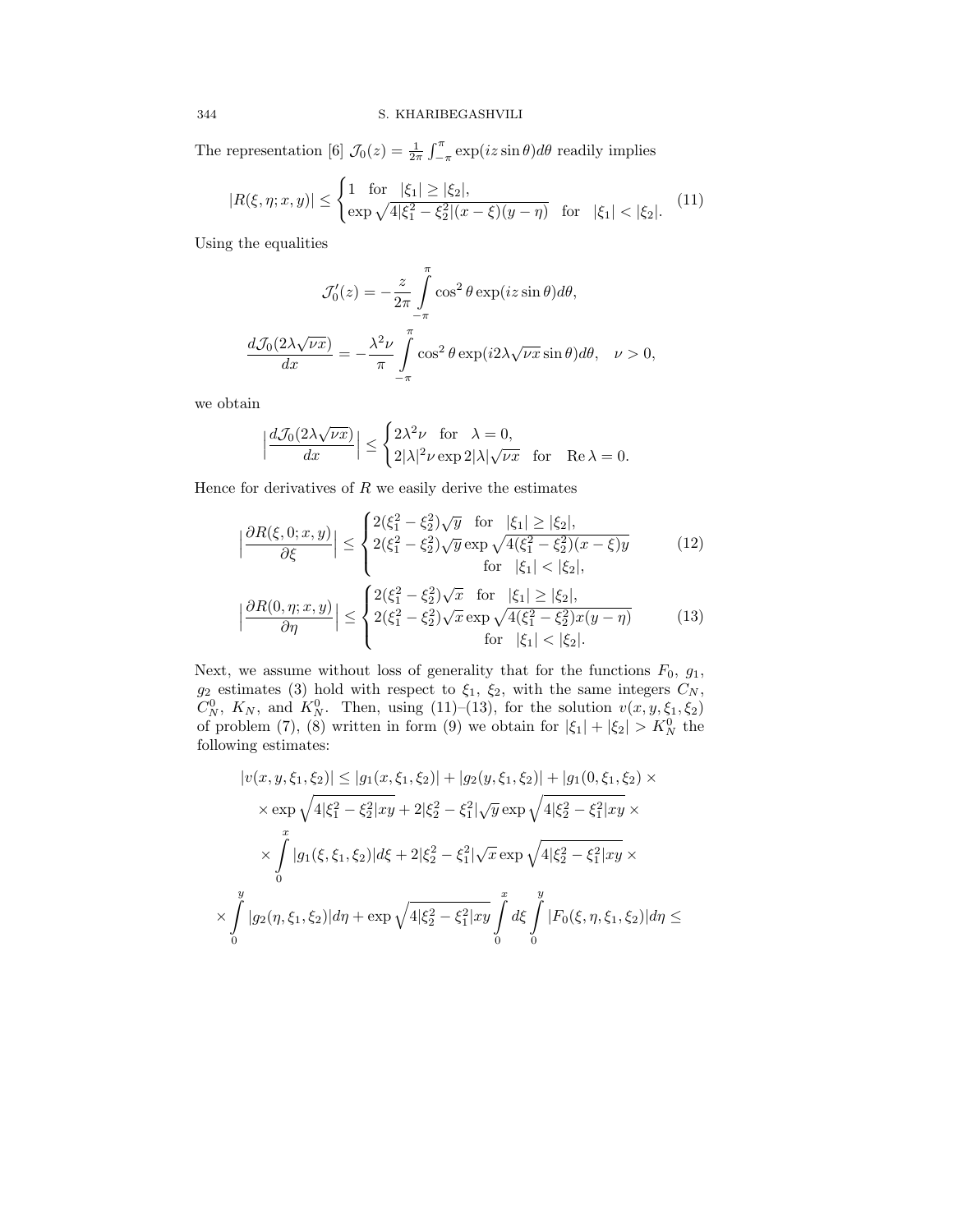$$
\leq 2C_N^0 \exp(-N(|\xi_1| + |\xi_2|) + C_N^0 \exp \sqrt{4|\xi_1^2 - \xi_2^2|xy} \times
$$
  
\n
$$
\times \exp[-N(|\xi_1| + |\xi_2|)] + 2|\xi_2^2 - \xi_1^2|\sqrt{y}x \exp \sqrt{4|\xi_2^2 - \xi_1^2|xy}C_N^0 \times
$$
  
\n
$$
\times \exp[-N(|\xi_1| + |\xi_2|)] + 2|\xi_2^2 - \xi_1^2|\sqrt{xy} \exp \sqrt{4|\xi_2^2 - \xi_1^2|xy}C_N^0 \times
$$
  
\n
$$
\times \exp[-N(|\xi_1| + |\xi_2|)] + xy \exp \sqrt{4|\xi_2^2 - \xi_1^2|xy}C_N^0 \times
$$
  
\n
$$
\times \exp[-N(|\xi_1| + |\xi_2|)] \le [3 + 2(\sqrt{xy} + \sqrt{yx})|\xi_2^2 - \xi_1^2| + xy] \times
$$
  
\n
$$
\times C_N^0 \exp 2\sqrt{xy}(|\xi_1| + |\xi_2|) \exp[-N(|\xi_1| + |\xi_2|)].
$$
 (14)

Now choose a least natural number  $N_0 = N_0(x, y)$  such that

$$
N_0 > N + 2\sqrt{xy} + 1.\tag{15}
$$

Taking into account that

$$
A_N(x, y) = \sup_{(\xi_1, \xi_2) \in R^2} C_{N_0}^0 \left[ 3 + 2(\sqrt{x}y + \sqrt{y}x) |\xi_2^2 - \xi_1^2| + xy \right] \times \exp \left[ -(|\xi_1| + |\xi_2|) \right] < +\infty,
$$

from (14) and (15), for  $|\xi_1| + |\xi_2| > K_{N_0}^0$ , we obtain

$$
|v(x, y, \xi_1, \xi_2)| \le [3 + 2(\sqrt{xy} + \sqrt{yx})|\xi_2^2 - \xi_1^2| + xy]C_{N_0}^0 \exp 2\sqrt{xy} \times
$$
  
\n
$$
\times (|\xi_1| + |\xi_2|) \exp[-N(|\xi_1| + |\xi_2|)] \le C_{N_0}^0 [3 + 2(\sqrt{xy} + \sqrt{yx})|\xi_2^2 - \xi_1^2| +
$$
  
\n
$$
+ xy] \exp 2\sqrt{xy}(|\xi_1| + |\xi_2|) \exp[-(|\xi_1| + |\xi_2|)] \exp [-2\sqrt{xy}(|\xi_1| + |\xi_2|)] \times
$$
  
\n
$$
\times \exp[-N(|\xi_1| + |\xi_2|)] \le A_N(x, y) \exp[-N(|\xi_1| + |\xi_2|)].
$$
 (16)

The latter inequality implies estimate (3) for  $i_1 = i_2 = 0$ . The proof of this estimate for  $i_1 + i_2 > 0$  is similar. Thus we have

**Theorem 1.** For any  $F \in \Phi^{k-1}(\overline{D})$ ,  $f_i \in \Phi^k(S_i)$ ,  $i = 1, 2$ , problem (1), (2) is uniquely solvable in the class  $\Phi^k(\overline{D}), k \geq 2$ .

We denote by  $D_1: -k_2y_1 < x_1 < k_1y, 0 < y_1 < +\infty, 0 < k_i < 1, i = 1, 2,$ a dihedral angle bounded by the surfaces  $S_1^0: x_1 - k_1y_1 = 0, 0 \le y_1 < +\infty$ and  $S_2^0: x_1 + k_2y_1 = 0, 0 \le y_1 < +\infty$ .

Let us consider a multidimensional variant of the second Darboux problem fomulated as follows: in the domain  $D_1$  find a solution  $u(x_1, y_1, x_2, y_2)$ of equation (1) by the boundary conditions

$$
(M_1 u_{x_1} + N_1 u_{y_1} + \widetilde{M}_1 u_{x_2} + \widetilde{N}_1 u_{y_2} + \widetilde{S}_1 u)|_{S_1^0} = f_1,
$$
\n(17)

$$
(M_2u_{x_1} + N_2u_{y_1} + \widetilde{M}_2u_{x_2} + \widetilde{N}_2u_{y_2} + \widetilde{S}_2u)|_{S_2^0} = f_2,
$$
 (18)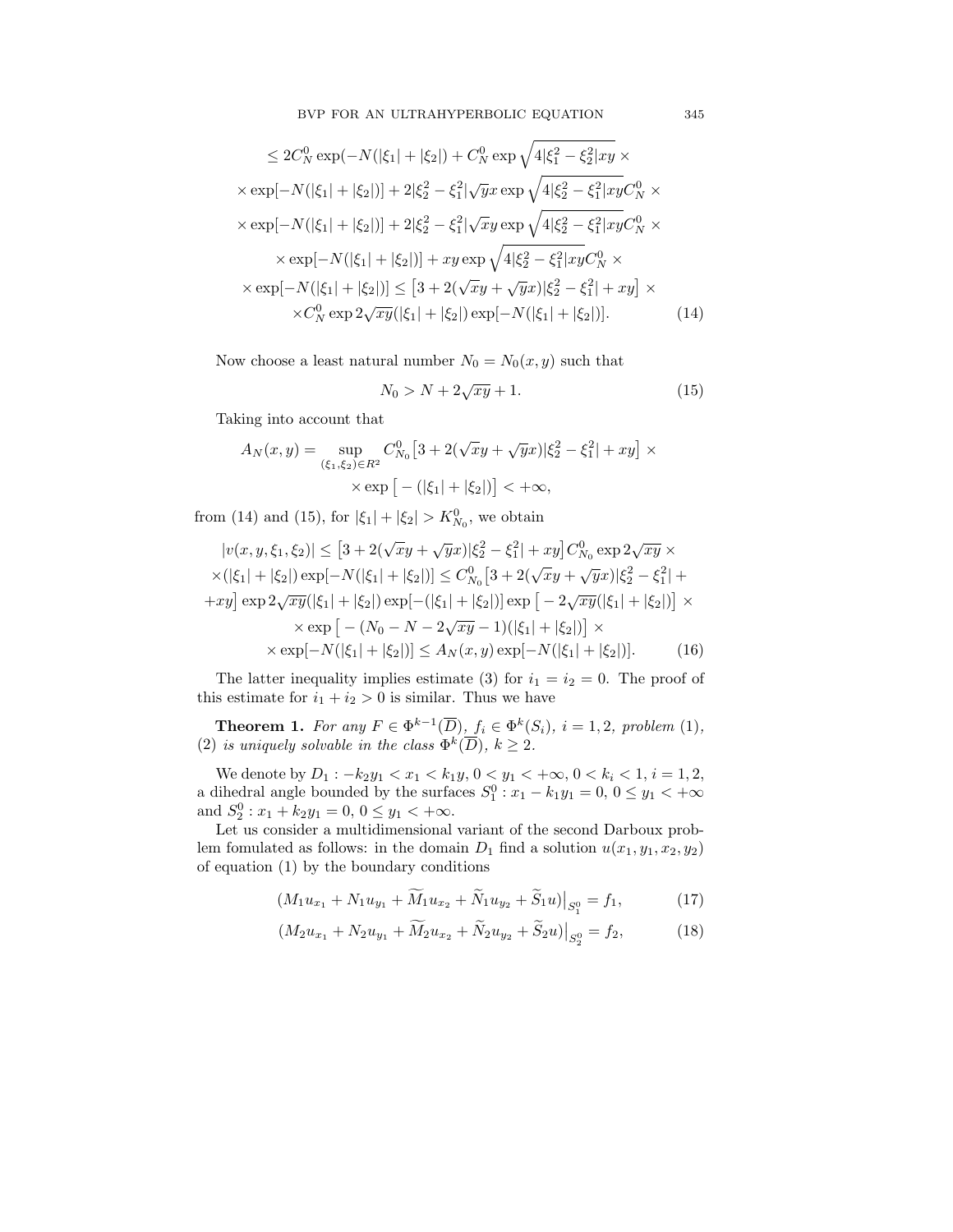where  $M_i$ ,  $N_i$ ,  $\overline{M}_i$ ,  $\overline{N}_i$ ,  $\overline{S}_i$ ,  $i = 1, 2$ , are given real functions on  $S_i^0$ ; the coefficients  $M_i$ ,  $N_i$ ,  $M_i$ ,  $N_i$ ,  $S_i$ ,  $i = 1, 2$ , depend only on the variables  $x_1$ and  $y_1$ .

Note that some multidimensional variants of the second Darboux problem for a wave equation are investigated in [7, 8].

Denote by  $\mathring{\Phi}_{\underline{\alpha}}^{k}(\overline{D}_1), k \geq 2, \alpha \geq 0$ , the space of functions  $u(x_1, x_2, y_1, y_2)$ of the class  $C^k(\overline{D}_1)$  for which

$$
\frac{\partial^{i_1+i_2}}{\partial x_1^{i_1}\partial y_1^{i_2}u(0, x_2, 0, y_2)} = 0,
$$
  

$$
-\infty < x_2 < +\infty, \quad -\infty < y_2 < +\infty \quad 0 \le i_1 + i_2 \le k,
$$

and whose partial Fourier transforms  $\hat{u}(x_1, \xi_1, y_1, \xi_2)$  with respect to the variables  $x_2$  and  $y_2$  are continuous functions in

$$
\overline{G}_1 = \left\{ (x_1, \xi_1, y_1, \xi_2) \in R^4 : -k_2 y_1 \le x_1 \le k_1 y_1, 0 \le y_1 < +\infty; \ -\infty < \xi_i < +\infty, \ i = 1, 2 \right\}
$$

together with partial derivatives with respect to the variables  $x_1$  and  $y_1$  up to  $k$ th order inclusive and satisfy the following estimates: for any natural N there exist positive integers  $C_N = C_N(x_1, y_1)$  and  $K_N = K_N(x_1, y_1)$  not depending on  $\xi_1$ ,  $\xi_2$  such that for  $-k_2y_1 \le x_1 \le k_1y_1$ ,  $0 \le y_1 < +\infty$ , and  $|\xi_1| + |\xi_2| > K_N$  we have the inequalities

$$
\left|\partial^{i_1+i_2}/\partial x_1^{i_1}\partial y_1^{i_2}\hat{u}(x_1,\xi_1,y_1,\xi_2)\right| \le C_N y_1^{k+\alpha-i_1-i_2} e^{-N(|\xi_1|+|\xi_2|)}, \quad (19)
$$
  

$$
0 \le i_1 + i_2 \le k,
$$

with

$$
C_N^0(x_1, y_1) = \sup_{(x_1^0, y_1^0) \in I_1(x_1, y_1)} C_N(x_1^0, y_1^0) < +\infty,
$$
  

$$
K_N^0(x_1, y_1) = \sup_{(x_1^0, y_1^0) \in I_1(x_1, y_1)} K_N(x_1^0, y_1^0) < +\infty,
$$

where  $I_1(x_1, y_1) = \{(x_1^0, y_1^0) \in R^2 : -k_2y_1^0 \le x_1^0 \le k_1y_1^0, y_1^0 - x_1^0 \le y_1$  $x_1, y_1^0 + x_1^0 \le y_1 + x_1, -k_2y_1 \le x_1 \le k_1y_1$  is the closed rectangle.

The spaces  $\hat{\Phi}_{\alpha}^{k}(S_{i}^{0}), i = 1, 2$ , are derived in a similar manner. Note that the trace  $u|_{S_i^0}$  of the function u from the space  $\mathring{\Phi}_{\alpha}^k(\overline{D}_1)$  belongs to the space  $\mathring{\Phi}_{\alpha}^{k}(S_{i}^{0}).$ 

*Remark.* When considering problem (1), (17), (18) in the class  $\hat{\Phi}_{\alpha}^{k}(\overline{D}_{1}),$ we require of the functions  $F, f_i, i = 1, 2$ , and the coefficients  $M_i, N_i, M_i$ ,  $N_i$ ,  $S_i$ ,  $i = 1, 2$ , in the boundary conditions (17), (18) that

$$
F \in \mathring{\Phi}_{\alpha}^{k-1}(\overline{D}_1), \ f_i \in \mathring{\Phi}_{\alpha}^{k-1}(S_i^0), \ i = 1, 2;
$$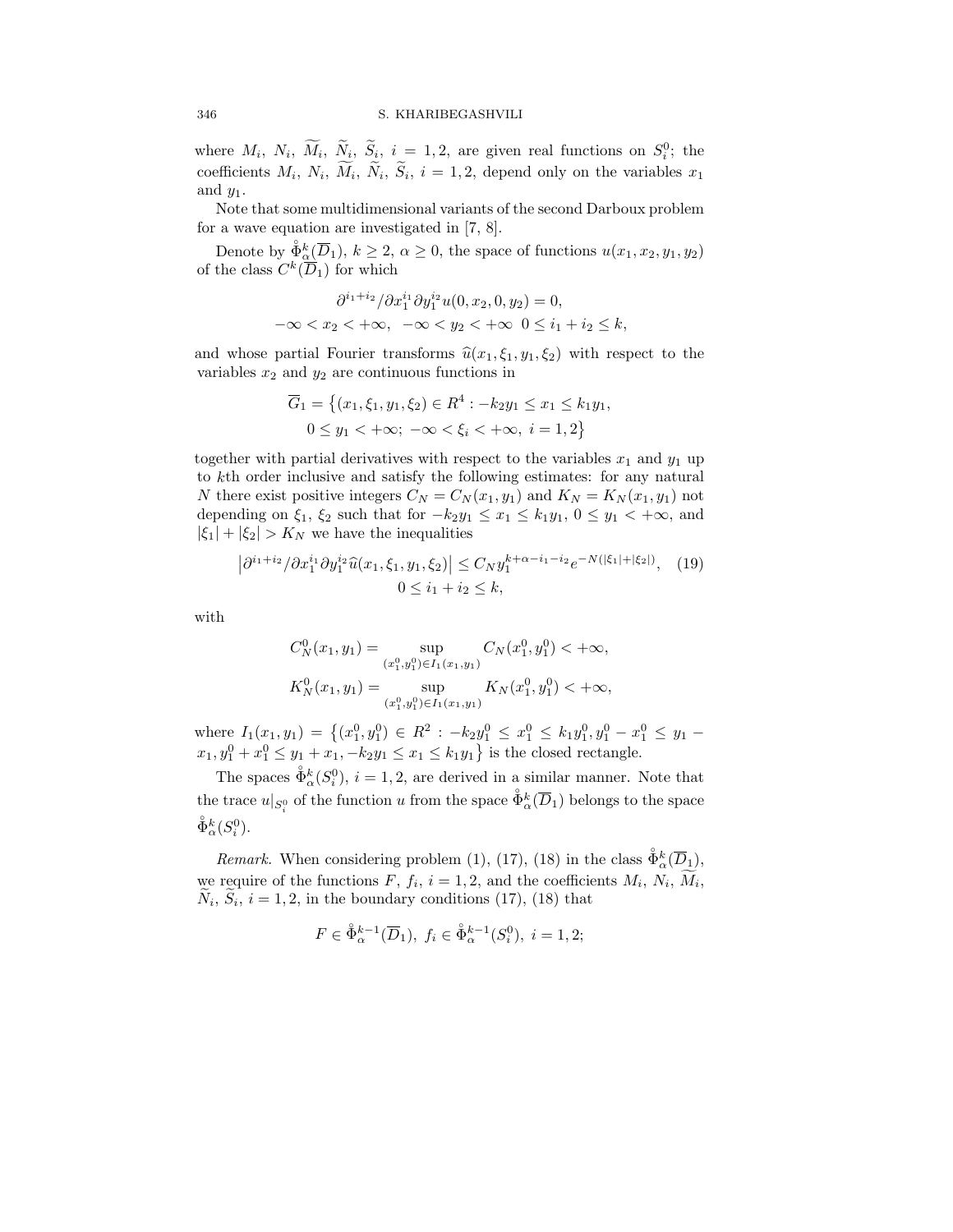$$
M_i, N_i, \widetilde{M}_i, \widetilde{N}_i, \widetilde{S}_i \in C^{k-1}(S_i^0), i = 1, 2.
$$

Using the notation  $u_{y_1} = v_1$ ,  $u_{x_1} = v_2$ ,  $u_{y_2} = v_3$ ,  $u_{x_2} = v_4$ , we reduce equation (1) to the first-order system

$$
u_{y_1} = v_1,\t\t(20)
$$

$$
v_{1y_1} + v_{3y_2} - v_{2x_1} - v_{4x_2} = F,
$$
\n(21)

$$
v_{2y_1} - v_{1x_1} = 0,\t\t(22)
$$

$$
v_{3y_1} - v_{1y_2} = 0,\t\t(23)
$$

$$
v_{4y_1} - v_{1x_2} = 0,\t\t(24)
$$

and write the boundary conditions (17) and (18) in the form

$$
(M_1v_2 + N_1v_1 + \widetilde{M}_1v_4 + \widetilde{N}_1v_3 + \widetilde{S}_1u)|_{S_1} = f_1,
$$
\n(25)

$$
(M_2v_2 + N_2v_1 + \widetilde{M}_2v_4 + \widetilde{N}_2v_3 + \widetilde{S}_2u)|_{S_2} = f_2.
$$
 (26)

Along with conditions (25), (26) we shall also consider the boundary conditions

$$
(u_{x_1} - v_2)|_{S_1^0 \cup S_2^0} = 0,
$$
\n(27)

$$
(u_{x_2} - v_4)|_{S_1^0 \cup S_2^0} = 0,
$$
\n(28)

$$
(u_{y_2} - v_3)|_{S_1^0 \cup S_2^0} = 0.
$$
\n(29)

Clearly, if  $u$  is a regular solution of problem  $(1)$ ,  $(17)$ ,  $(18)$  of the class  $\mathring{\Phi}_{\alpha}^{k}(\overline{D}_{1})$ , then the system of functions u,  $v_{1}$ ,  $v_{2}$ ,  $v_{3}$ ,  $v_{4}$  will be a regular solution of the boundary value problem (20)–(29), where  $v_i \in \mathring{\Phi}_{\alpha}^{k-1}(\overline{D}_1)$ ,  $i = 1, \ldots, 4$ . Conversely, let the system of functions  $u, v_1, v_2, v_3, v_4$  of the class  $\hat{\Phi}_{\alpha}^{k-1}(\overline{D}_1)$  be a solution of problem (20)–(29). We shall prove that then  $v_1 = u_y, v_2 = u_{x_1}, v_3 = u_{y_2}, v_4 = u_{x_2}$  and therefore the function u is a solution of problem (1), (17), (18) in the class  $\tilde{\Phi}_{\alpha}^{k}(\overline{D}_{1})$ . Indeed, by equality (22) we have

$$
(u_{x_1} - v_2)_{y_1} = (u_{y_1})_{x_1} - v_{2y_1} = v_{1x_1} - v_{2y_1} = 0,
$$

which by virtue of the boundary condition (27) implies that  $v_2 \equiv u_{x_1}$  in  $D_1$ . Further, the use of equality (23) gives

$$
(u_{y_2} - v_3)_{y_1} = (u_{y_1})_{y_2} - v_{3y_1} = v_{1y_2} - v_{3y_2} = 0,
$$

which by virtue of the boundary condition (29) implies that  $v_3 \equiv u_{y_2}$  in  $D_1$ .

Finally, on account of (24) and (28) we find by a similar reasoning that  $v_4 \equiv u_{x_2}$  in  $D_1$ .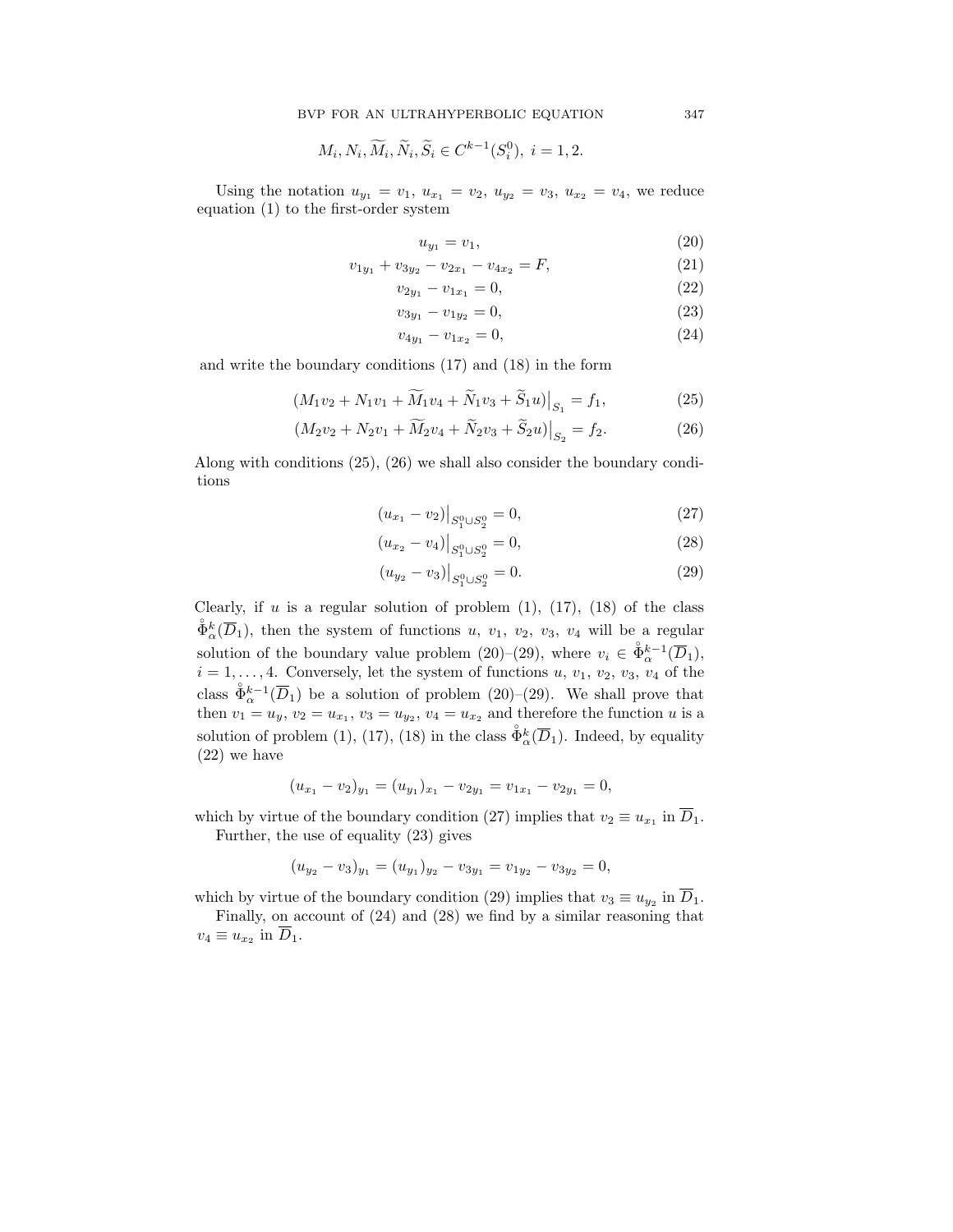Thus problem (1), (17), (18) in the class  $\mathring{\Phi}_{\alpha}^{k}(\overline{D}_{1})$  is equivalent to the problem of finding a system of functions  $u, v_1, v_2, v_3, v_4$  of the class  $\mathring{\Phi}_{\alpha}^{k-1}(\overline{D}_1)$ satisfying  $(20)$ – $(29)$ .

If u,  $v_1$ ,  $v_2$ ,  $v_3$ ,  $v_4$  are a solution of problem  $(20)$ – $(29)$ , then, after the Fourier transformation with respect to the variables  $x_2$  and  $y_2$ , equations  $(20)$ – $(24)$  and boundary conditions  $(25)$ – $(29)$  take the form

$$
\widehat{u}_{y_1} = \widehat{v}_1,\tag{30}
$$

$$
\widehat{v}_{1y_1} - \widehat{v}_{2x_1} + i\xi_2 \widehat{v}_3 - i\xi_1 \widehat{v}_4 = \widehat{F},\tag{31}
$$

$$
\widehat{v}_{2y_1} - \widehat{v}_{1x_1} = 0,\tag{32}
$$

$$
\widehat{v}_{3y_1} - i\xi_2 \widehat{v}_1 = 0,\tag{33}
$$

$$
\widehat{v}_{4y_1} - i\xi_1 \widehat{v}_1 = 0,\tag{34}
$$

$$
(M_1\hat{v}_2 + N_1\hat{v}_1 + \widetilde{M}_1\hat{v}_4 + \widetilde{N}_1\hat{v}_3 + \widetilde{S}_1\hat{u})\big|_{l_1} = \widehat{f}_1,\tag{35}
$$

$$
(M_2\hat{v}_2 + N_2\hat{v}_1 + \widetilde{M}_2\hat{v}_4 + \widetilde{N}_2\hat{v}_3 + \widetilde{S}_2\hat{u})\big|_{l_2} = \widehat{f}_2,\tag{36}
$$

$$
(\hat{u}_{x_1} - \hat{v}_2)|_{l_1 \cup l_2} = 0,\t\t(37)
$$

$$
(\widehat{v}_4 - i\xi_1 \widehat{u})\big|_{l_1 \cup l_2} = 0,\tag{38}
$$

$$
(\widehat{v}_3 - i\xi_2 \widehat{u})\big|_{l_1 \cup l_2} = 0,\tag{39}
$$

where  $\hat{u}$ ,  $\hat{v}_j$ ,  $j = 1, ..., 4$ ,  $\hat{F}$ ,  $\hat{f}_1$ ,  $\hat{f}_2$  are respectively the Fourier transforms of the functions  $u, v_j, j = 1, ..., 4, F, f_1, f_2$  with respect to the variables  $x_2$ and  $y_2$ ;  $l_1: x_1 - k_1y_1 = 0$ ,  $0 \le y_1 < +\infty$ ,  $l_2: x_1 + k_2y_1 = 0$ ,  $0 \le y_1 < +\infty$ , are the beams lying in the plane of the variables  $x_1, y_1$  and outgoing from the origin  $O(0,0)$ . Here  $i = \sqrt{-1}$ .

Thus, after the Fourier transformation with respect to the variables  $x_2$ and  $y_2$ , the spatial problem  $(20)$ – $(29)$  is reduced to the plane problem  $(30)$ – (39) with the parameters  $\xi_1$  and  $\xi_2$  lying in the domain  $\Omega_1$  :  $-k_2y_1 < x_1 <$  $k_1y_1, 0 < y_1 < +\infty$ , of the plane of variables  $x_1, y_1$ . It is easy to verify that in the class  $\hat{\Phi}_{\alpha}^{k}(\overline{\Omega}_{1})$  of functions defined by inequalities (19) this reduction is equivalent.

Assuming  $v = (\hat{v}_1, \hat{v}_2)$  and  $v_5 = (\hat{v}_3, \hat{v}_4)$ , we rewrite system (31), (32) in the vector form

$$
v_{y_1} - Av_{x_1} + A_1 v_5 = F_1,\tag{40}
$$

where

$$
A = \begin{pmatrix} 0 & 1 \\ 1 & 0 \end{pmatrix}, \quad A_1 = \begin{pmatrix} i\xi_2 & -i\xi_1 \\ 0 & 0 \end{pmatrix}, \quad F = \begin{pmatrix} \widehat{F} \\ 0 \end{pmatrix}.
$$

We easily see that with respect to  $v$  system  $(40)$  is strictly hyperbolic and its characteristics  $L_1(x_1^0, y_1^0)$  and  $L_2(x_1^0, y_1^0)$  passing through the point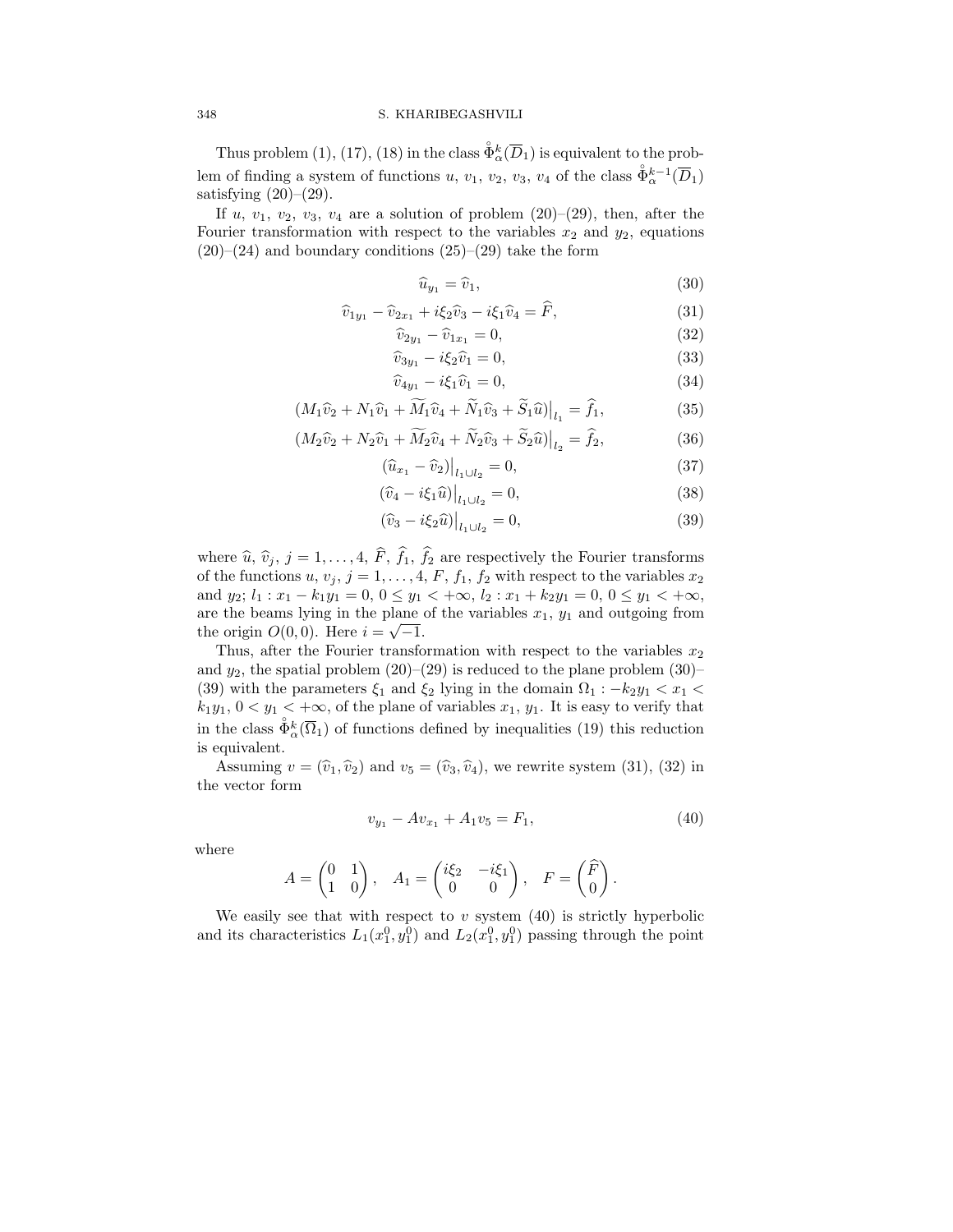$(x_1^0, y_1^0)$  are the straight lines defined by the equations

$$
L_1(x_1^0, y_1^0): x_1 - y_1 = x_1^0 - y_1^0, \quad L_2(x_1^0, y_1^0): x_1 + y_1 = x_1^0 + y_1^0.
$$

If

$$
B = \begin{pmatrix} 1 & -1 \\ 1 & 1 \end{pmatrix}, \quad \Lambda = \begin{pmatrix} 1 & 0 \\ 0 & -1 \end{pmatrix}, \tag{41}
$$

then, as is easy to verify,

$$
B^{-1} = \frac{1}{2} \begin{pmatrix} 1 & 1 \\ -1 & 1 \end{pmatrix}, \quad B^{-1}AB = \Lambda.
$$
 (42)

Therefore by replacing  $v = Bw$  we can rewrite system (40) as

$$
w_{y_1} - \Lambda w_{x_1} + B^{-1} A_1 v_5 = B^{-1} F_1.
$$
\n(43)

By virtue of (41)–(43), after replacing  $v = Bw$ , problem (30)–(39) is rewritten as

$$
\widehat{u}_{y_1} = w_1 - w_2,\tag{44}
$$

$$
w_{1y_1} - w_{1x_1} + \frac{1}{2}i\xi_2\hat{v}_3 - \frac{1}{2}\xi_1\hat{v}_4 = F_2,
$$
\n(45)

$$
w_{1y_1} + w_{1x_1} - \frac{1}{2}i\xi_2\hat{v}_3 + \frac{1}{2}\xi_1\hat{v}_4 = F_3,
$$
\n(46)

$$
\widehat{v}_{3y_1} - i\xi_2(w_1 - w_2) = 0,\t\t(47)
$$

$$
\widehat{v}_{4y_1} - i\xi_1(w_1 - w_2) = 0,\t\t(48)
$$

$$
[(M_1 + N_1)w_1 + (M_1 - N_1)w_2 + \widetilde{M}_1\widehat{v}_4 + \widetilde{N}_1\widehat{v}_3 + \widetilde{S}_1\widehat{u}]\big|_{l_1} = \widehat{f}_1, \quad (49)
$$

$$
[(M_2 + N_2)w_1 + (M_2 - N_2)w_2 + \widetilde{M}_2\hat{v}_4 + \widetilde{N}_1\hat{v}_3 + \widetilde{S}_2\hat{u}]\big|_{l_2} = \hat{f}_2,\quad(50)
$$

$$
(\widehat{u}_{x_1} - (w_1 + w_2))\big|_{l_1 \cup l_2} = 0,\tag{51}
$$

$$
(\widehat{v}_4 - i\xi_1 \widehat{u})\big|_{l_1 \cup l_2} = 0,\tag{52}
$$

$$
(\widehat{v}_3 - i\xi_2 \widehat{u})\big|_{l_1 \cup l_2} = 0,\tag{53}
$$

where  $(F_2, F_3) = B^{-1}F_1$ .

It is easy to see that the characteristic  $L_1(x_1^0, y_1^0)$ :  $x_1 + y_1 = x_1^0 + y_1^0$  of equation (45) passing through the point  $(x_1^0, y_1^0) \in \overline{\Omega}_1$  intersects the beam  $l_1$  at a single point whose ordinate is denoted by  $\omega_1(x_1^0, y_1^0)$ . In a similar manner, the characteristic  $L_2(x_1^0, y_1^0)$ :  $x_1 - y_1 = x_1^0 - y_1^0$ ,  $(x_1^0, y_1^0) \in \overline{\Omega}_1$ , of equation (46) intersects  $l_2$  at a single point with ordinate  $\omega_2(x_1^0, y_1^0)$ . Clearly,

$$
\omega_i(x_1^0, y_1^0) \in C^\infty(\overline{\Omega}_1), \quad \omega_i(x_1^0, y_1^0) \le y_1^0, \quad i = 1, 2. \tag{54}
$$

It should also be noted that a segment of each characteristic  $L_i(x_1^0, y_1^0)$ ,  $i = 1, 2, (x_1^0, y_1^0) \in \overline{\Omega}_1$ , drawn from the point  $(x_1^0, y_1^0)$  towards decreasing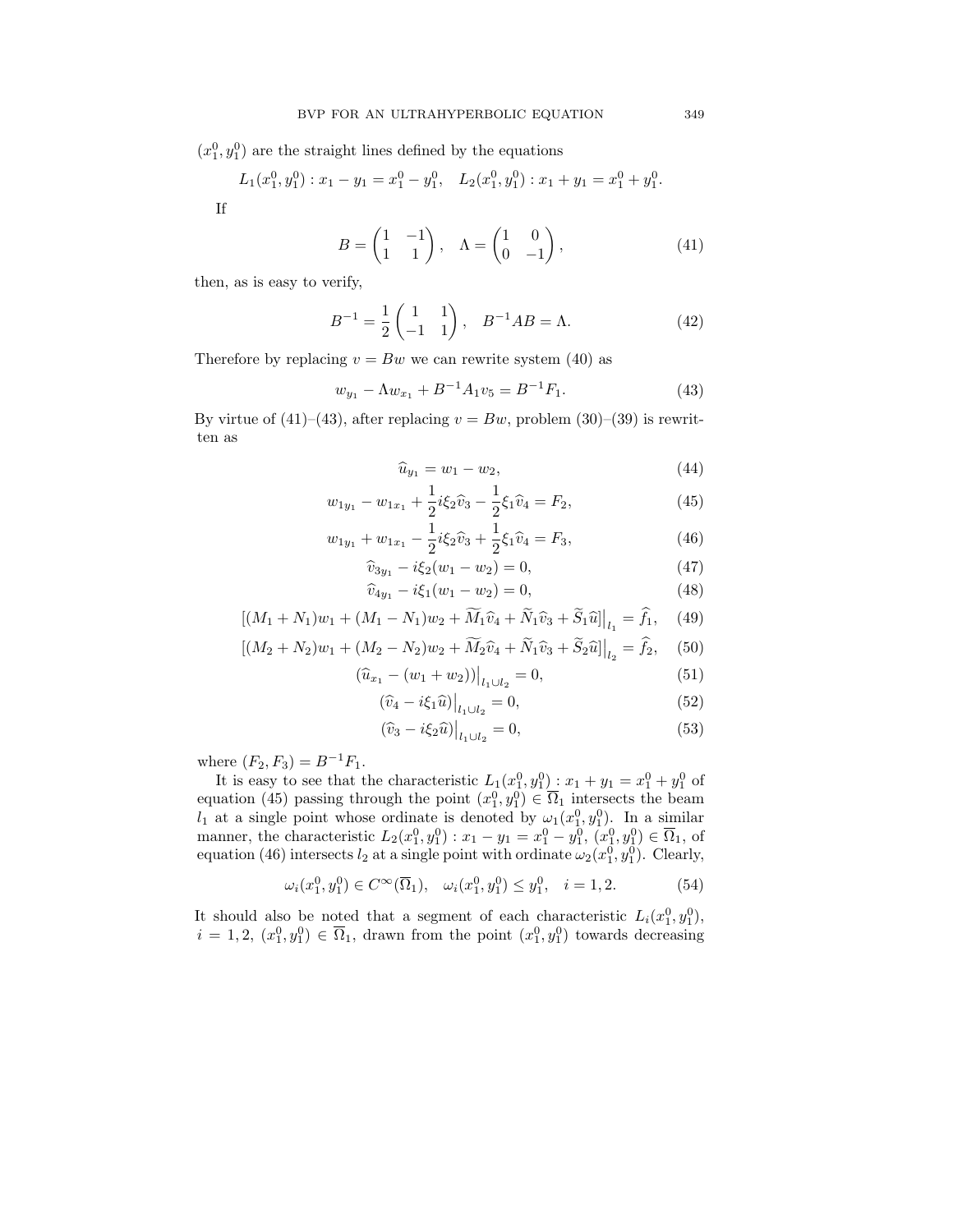ordinate values to the intersection with one of the beams  $l_1$  or  $l_2$ , admits a parametrization of the form

$$
x_1 = z_i(x_1^0, y_1^0; t), \quad y_1 = t, \quad \omega_i(x_1^0, y_1^0) \le t \le y_1^0,
$$
\n
$$
(55)
$$

where  $z_1(x_1^0, y_1^0; t) = x_1^0 + y_1^0 - t \in C^\infty[\omega_1(x_1^0, y_1^0), y_1^0], z_2(x_1^0, y_1^0; t) = x_1^0$  $y_1^0 + t \in C^\infty[\omega_2(x_1^0, y_1^0), y_1^0].$ 

*Remark.* The functions  $\hat{u}$ ,  $w_1$ ,  $w_2$ ,  $\hat{v}_3$ ,  $\hat{v}_4$ ,  $F_2$ ,  $F_3$ ,  $f_1$ ,  $f_2$  depend not only on the independent variables  $x_1$  and  $x_2$ , but also on the parameters  $\xi_1$  and  $\xi_2$ . For simplicity, these parameters will be omitted below. For example, instead of  $\widehat{u}(x_1, y_1, \xi_1, \xi_2)$  we shall write  $\widehat{u}(x_1, y_1)$ .

Using (44), (51) and the fact that  $\hat{u}(0, 0) = 0$ , for  $u \in \overset{\circ}{\Phi}{}_a^k(\overline{D}_1)$  we obtain

$$
\widehat{u}(x_1, y_1) = \int_0^{y_1} (k_1 u_{x_1} + u_{y_1})(k_1 t, t) dt = \int_0^{y_1} [(1 + k_1)w_1 + (1 - k_1)w_2](k_1 t, t) dt, \quad (x_1, y_1) \in l_1,
$$
\n
$$
(56)
$$

$$
\widehat{u}(x_1, y_1) = \int_0^{y_1} (-k_2 u_{x_1} + u_{y_1})(-k_2 t, t) dt = \int_0^{y_1} [(1 - k_2)w_1 + (1 + k_2)w_2](-k_2 t, t) dt, \quad (x_1, y_1) \in l_2.
$$
\n(57)

For  $(x_1, y_1) \in \overline{\Omega}_1$  and  $x_1 > 0$ , by integrating equations (44), (47), (48) with respect to the variable  $y_1$  and taking into account the boundary conditions  $(52)$ ,  $(53)$  and equalities  $(56)$ ,  $(57)$  we obtain

$$
\widehat{u}(x_1, y_1) = \int_{0}^{k_1^{-1}x_1} [(1+k_1)w_1 + (1-k_1)w_2](k_1t, t)dt + \int_{k_1^{-1}x_1}^{y_1} (w_1 - w_2)(x_1, t)dt,
$$
\n(58)  

$$
\widehat{v}_3(x_1, y_1) = i\xi_2 \int_{0}^{k_1^{-1}x_1} [(1+k_1)w_1 + (1-k_1)w_2](k_1t, t)dt + i\xi_2 \int_{0}^{y_1} (w_1 - w_2)(x_1, t)dt,
$$
\n(59)

 $k_1^{-1}x_1$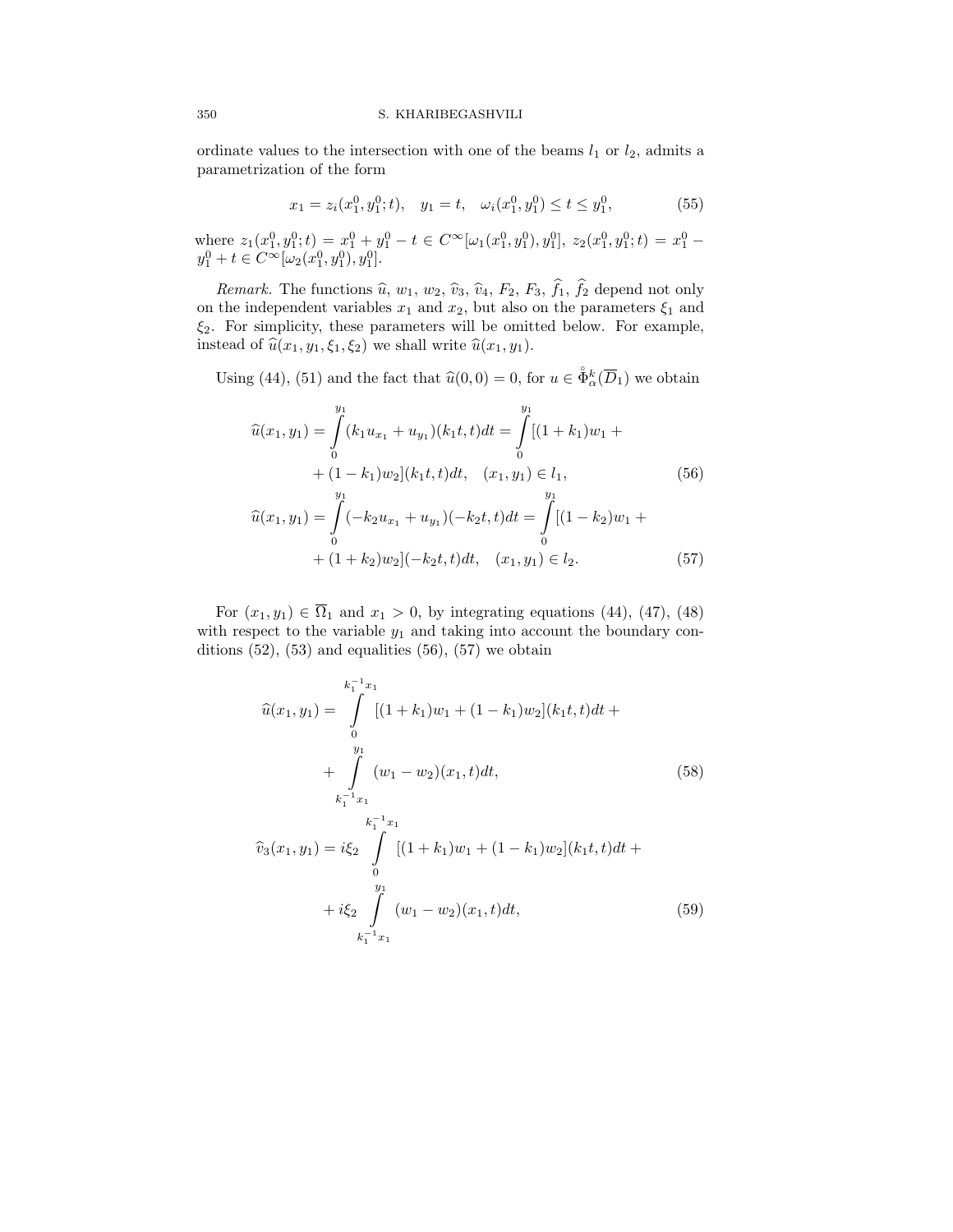$$
\hat{v}_4(x_1, y_1) = i\xi_1 \int_{0}^{k_1^{-1}x_1} [(1+k_1)w_1 + (1-k_1)w_2](k_1t, t)dt + i\xi_1 \int_{k_1^{-1}x_1}^{y_1} (w_1 - w_2)(x_1, t)dt,
$$
\n(60)

and for  $(x_1, y_1) \in \overline{\Omega}_1$  and  $x_1 \leq 0$  we have

$$
\widehat{u}(x_1, y_1) = \int_{0}^{-k_1^{-1}x_1} [(1 - k_2)w_1 + (1 + k_2)w_2](-k_2t, t)dt + \int_{-k_2^{-1}x_1}^{y_1} (w_1 - w_2)(x_1, t)dt,
$$
\n(61)

$$
\widehat{v}_3(x_1, y_1) = i\xi_2 \int_{0}^{-k_2^{-1}x_1} [(1 - k_2)w_1 + (1 + k_2)w_2](-k_2t, t)dt +
$$
  
+ 
$$
i\xi_2 \int_{-k_2^{-1}x_1}^{y_1} (w_1 - w_2)(x_1, t)dt,
$$
 (62)

$$
\widehat{v}_4(x_1, y_1) = i\xi_1 \int_{0}^{-k_2^{-1}x_1} [(1 - k_2)w_1 + (1 + k_2)w_2](-k_2t, t)dt +
$$
  
+ 
$$
i\xi_1 \int_{-k_2^{-1}x_1}^{y_1} (w_1 - w_2)(x_1, t)dt.
$$
 (63)

Now, by integrating equations (45) and (46) along the respective characteristics from the point  $(x_1, y_1) \in \Omega_1$  to the intersection points of these characteristics with the beams  $l_1$  and  $l_2$  we obtain

$$
w_1(x_1, y_1) = w_1(k_1\omega_1(x_1, y_1), \omega_1(x_1, y_1)) +
$$
  
+ 
$$
\frac{1}{2}i \int_{\omega_1(x_1, y_1)}^{\omega_1} (\xi_1 \hat{v}_4 - \xi_2 \hat{v}_3)(z_1(x_1, y_1; t), t)dt + \tilde{F}_2(x_1, y_1),
$$
  

$$
w_2(x_1, y_1) = w_2(-k_2\omega_2(x_1, y_1), \omega_2(x_1, y_1)) +
$$
 (64)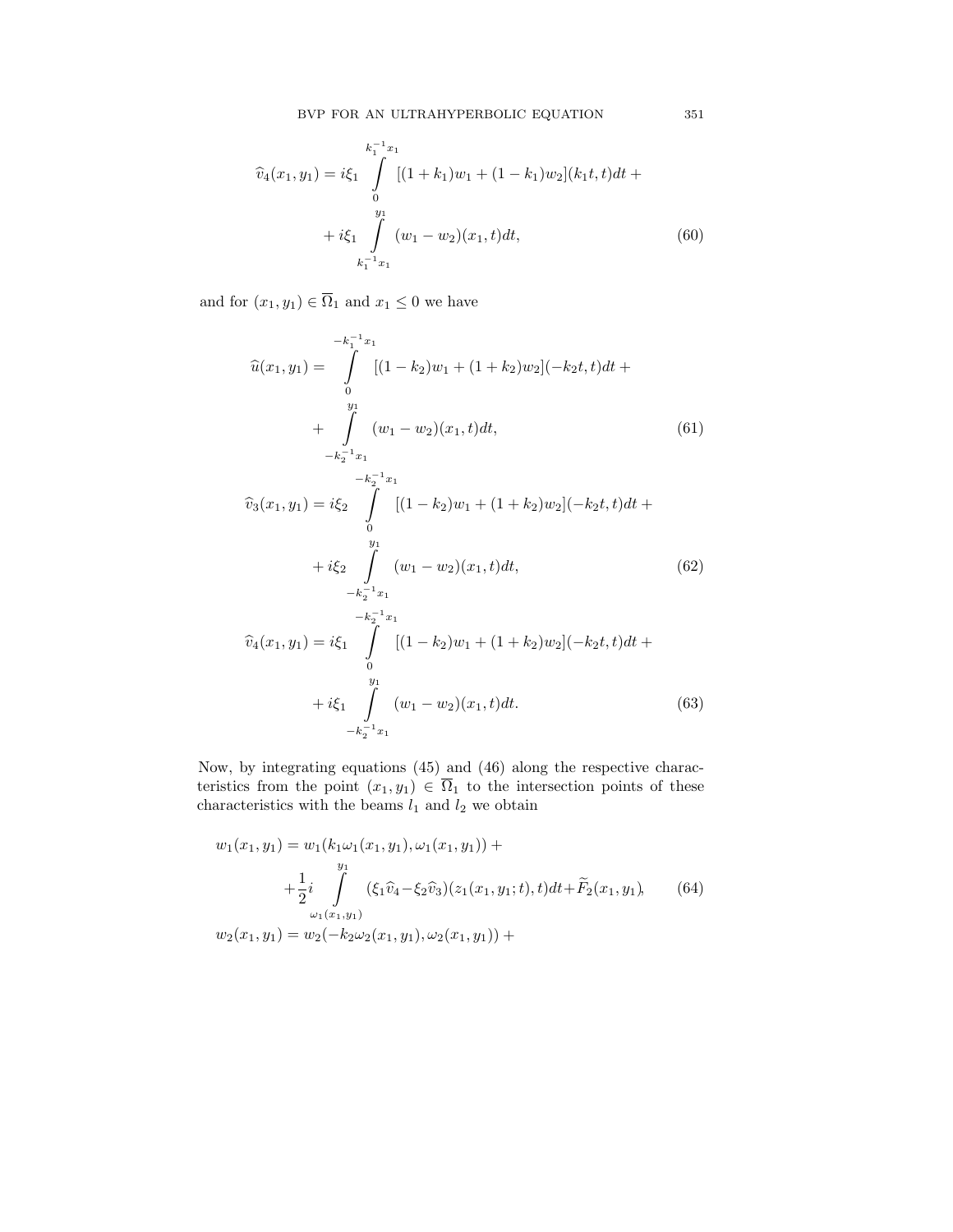$$
+\frac{1}{2}i\int\limits_{\omega_2(x_1,y_1)}^{y_1}(\xi_2\hat{v}_3-\xi_1\hat{v}_4)(z_2(x_1,y_1;t),t)dt+\widetilde{F}_3(x_1,y_1),\qquad(65)
$$

where

$$
\widetilde{F}_2(x_1, y_1) = \int_{\omega_1(x_1, y_1)}^{y_1} F_2(z_1(x_1, y_1; t), t) dt,
$$

$$
\widetilde{F}_3(x_1, y_1) = \int_{\omega_2(x_1, y_1)}^{y_1} F_3(z_2(x_1, y_1; t), t) dt.
$$

We set

$$
\varphi = w_1|_{l_1}, \quad \psi = w_2|_{l_2}.
$$

On substituting the obtained expressions for  $\hat{u}$ ,  $w_1$ ,  $w_2$ ,  $\hat{v}_3$ ,  $\hat{v}_4$  from (58)–<br>(65) into the boundary conditions (49), (50) and taking into account that

$$
\omega_1(x_1, y_1)|_{l_1} = y_1, \quad \omega_1(x_1, y_1) = \frac{1 - k_2}{1 + k_1} y_1,
$$
  

$$
\omega_2(x_1, y_1) = \frac{1 - k_1}{1 + k_2} y_1, \quad \omega_2(x_1, y_1)|_{l_2} = y_1
$$

we obtain

$$
(M_1 + N_1)\varphi(y_1) + (M_1 - N_1)\psi(\tau_2 y_1) + (M_1 - N_1)\frac{1}{2}i \times
$$
  
\n
$$
\times \int_{\tau_2 y_1}^{y_1} (\xi_2 \hat{v}_3 - \xi_1 \hat{v}_4)(z_2(k_1 y_1, y_1; t), t)dt + (\widetilde{M}_1 i\xi_1 + \widetilde{N}_1 i\xi_2 + \widetilde{S}_1) \times
$$
  
\n
$$
\times \int_{0}^{y_1} [(1 + k_1)w_1 + (1 - k_1)w_2](k_1 t, t)dt = \hat{f}_1(y_1) - (M_1 + N_1)(y_1) \times
$$
  
\n
$$
\times \widetilde{F}_2(k_1 y_1, y_1) - (M_1 - N_1)(y_1) \widetilde{F}_3(k_1 y_1, y_1),
$$
(66)  
\n
$$
(M_2 + N_2)\varphi(\tau_1 y_1) + (M_2 - N_2)\psi(y_1) + (M_2 + N_2)\frac{1}{2}i \times
$$
  
\n
$$
\times \int_{\tau_1 y_1}^{y_1} (\xi_1 \hat{v}_4 - \xi_2 \hat{v}_3)(z_1(-k_2 y_1, y_1; t), t)dt + (\widetilde{M}_2 i\xi_1 + \widetilde{N}_2 i\xi_2 + \widetilde{S}_2) \times
$$
  
\n
$$
\times \int_{0}^{y_1} [(1 - k_2)w_1 + (1 + k_2)w_2](-k_2 t, t)dt = \hat{f}_2(y_1) -
$$
  
\n
$$
-(M_2 + N_2)(y_1)\widetilde{F}_2(-k_2 y_1, y_1) - (M_2 - N_2)(y_1)\widetilde{F}_3(-k_2 y_1, y_1).
$$
(67)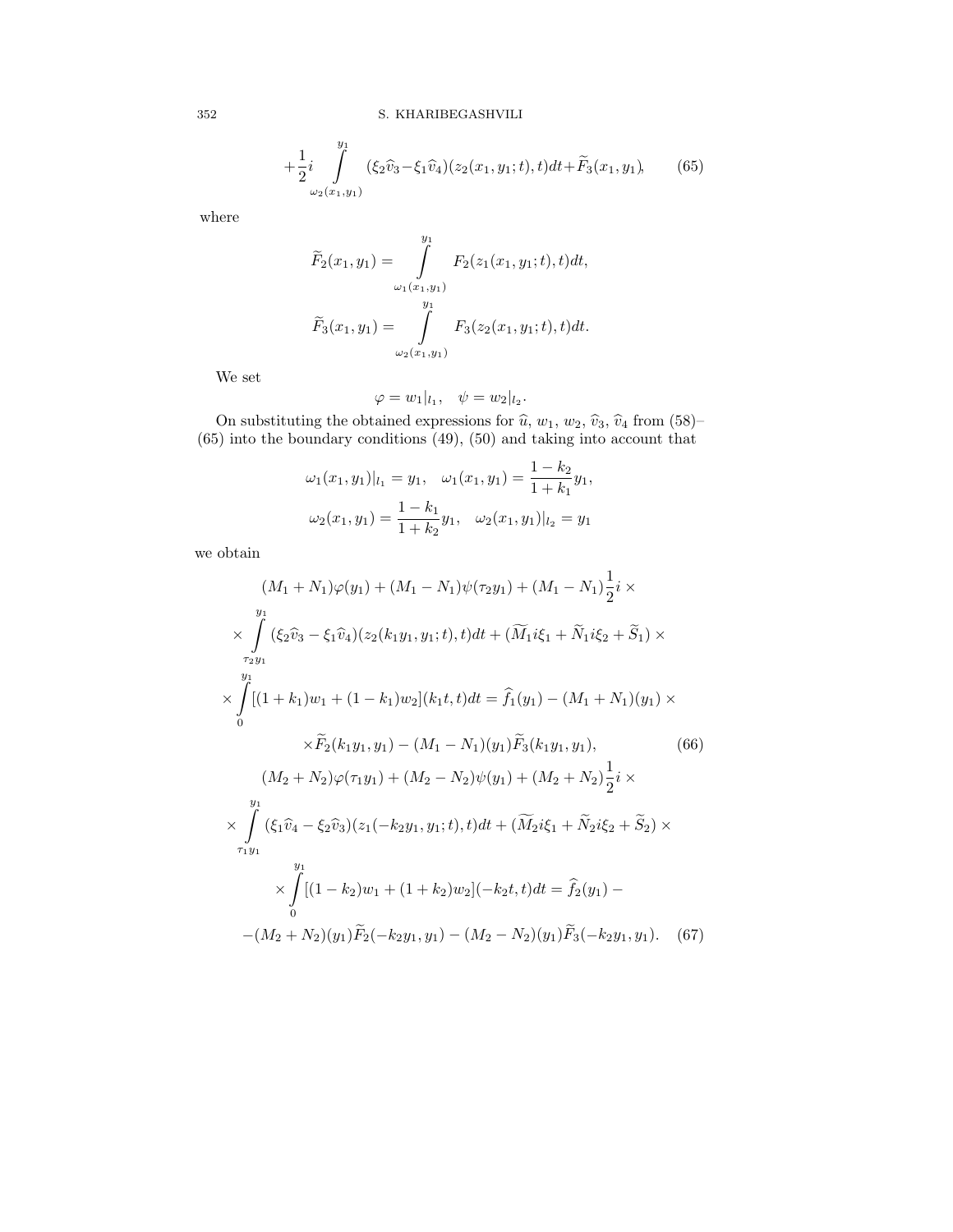Now, since  $0 < k_i < 1$ ,  $i = 1, 2$ , we have

$$
0 < \tau_1 = \frac{1 - k_2}{1 + k_1} < 1, \quad 0 < \tau_2 = \frac{1 - k_1}{1 + k_2} < 1, \quad 0 < \tau = \tau_1 \tau_2 < 1. \tag{68}
$$

It will assumed below that

$$
(M_1 + N_1)|_{l_1} \neq 0, \quad (M_2 - N_2)|_{l_2} \neq 0.
$$

Since by assumptions the functions  $M_j$ ,  $N_j$ ,  $j = 1, 2$ , do not depend on the variables  $x_2$  and  $y_2$ , these conditions are evidently equivalent to the conditions

$$
(M_1 + N_1)|_{S_1^0} \neq 0,\t\t(69)
$$

$$
(M_2 - N_2)|_{S_2^0} \neq 0. \tag{70}
$$

Solving system (66), (67) with respect to  $\varphi$  and  $\psi$ , we obtain

$$
\varphi(y_1) - a(y_1)\varphi(\tau y_1) = (T_1(w))(y_1) + (T_2(v_5))(y_1) + g_1(y_1), \qquad (71)
$$

$$
\psi(y_1) - b(y_1)\psi(\tau y_1) = (T_3(w))(y_1) + (T_5(v_5))(y_1) + g_2(y_1), \qquad (72)
$$

where

$$
a(y_1) = [(M_1 - N_1)(M_1 + N_1)^{-1}](y_1)[(M_2 + N_2)(M_2 - N_2)^{-1}](\tau_2 y_1),
$$
  
\n
$$
b(y_1) = [(M_2 + N_2)(M_2 - N_2)^{-1}](y_1)[(M_1 - N_1)(M_1 + N_1)^{-1}](\tau_1 y_1),
$$

and  $T_j$ ,  $j = 1, ..., 4$ , are linear integral operators of the form

$$
(T_1(w))(y_1) = (E_{11}\xi_1 + E_{12}\xi_2 + E_{13}) \int_0^{y_1} w(k_1t, t)dt +
$$
  
+ 
$$
(E_{14}\xi_1 + E_{15}\xi_2 + E_{16}) \int_0^{\tau_{2}y_1} w(-k_2t, t)dt,
$$
  

$$
(T_2(v_5))(y_1) = (E_{21}\xi_1 + E_{22}\xi_2) \int_0^{y_1} v_5(z_2(k_1y_1, y_1; t), t)dt +
$$
  
+ 
$$
(E_{23}\xi_1 + E_{24}\xi_2) \int_0^{\tau_{2}y_1} v_5(z_1(-k_2\tau_2y_1, \tau_2y_1; t), t)dt,
$$
  

$$
(T_3(w))(y_1) = (E_{31}\xi_1 + E_{32}\xi_2 + E_{33}) \int_0^{y_1} w(-k_2t, t)dt +
$$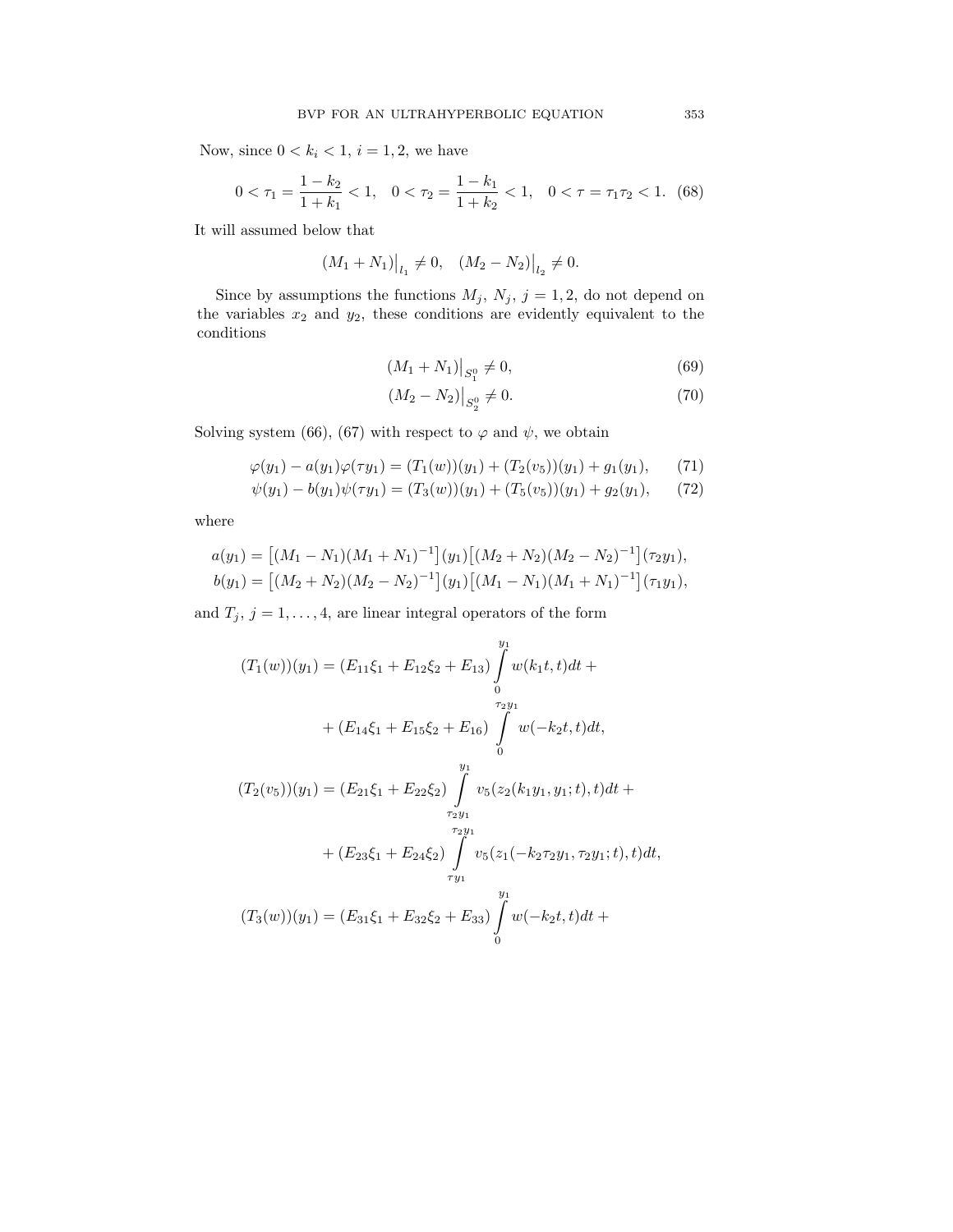+ 
$$
(E_{34}\xi_1 + E_{35}\xi_2 + E_{36}) \int_{0}^{\tau_1 y_1} w(k_1t, t)dt
$$
,  
\n $(T_4(v_5))(y_1) = (E_{41}\xi_1 + E_{42}\xi_2) \int_{\tau_1 y_1}^{y_1} v_5(z_1(-k_2y_1, y_1; t), t)dt +$   
\n+  $(E_{43}\xi_1 + E_{44}\xi_2) \int_{\tau_1 y_1}^{r_1 y_1} v_5(z_2(k_1\tau_1 y_1, \tau_1 y_1; t), t)dt$ .

Here  $v_5 = (\hat{v}_3, \hat{v}_4)$ ,  $E_{ij}$  are the completely defined  $1 \times 2$  matrices of the class  $C^{k-1}$ , and  $g_1, g_2$  are functions expressed in terms of the well-known functions F and  $f_1$ ,  $f_2$ .

As mentioned above, in equations  $(58)$ – $(65)$ ,  $(71)$ ,  $(72)$  the unknown functions and the right-hand sides depend on the parameter  $\xi = (\xi_1, \xi_2)$ , which we omit for simplicity.

Remark. As follows from the above reasoning, if conditions (69), (70) are fulfilled, then in the class  $\tilde{\Phi}_{\alpha}^{k}(\overline{D}_{1})$  problem (1), (17), (18) is equivalent to the problem of finding a system of functions  $\hat{u}$ ,  $w_1$ ,  $w_2$ ,  $\hat{v}_3$ ,  $\hat{v}_4$ ,  $\varphi$ , and  $\psi$ from equations  $(58)–(65)$ ,  $(71)$ ,  $(72)$ , where

$$
\widehat{u}
$$
,  $w_1$ ,  $w_2$ ,  $\widehat{v}_3$ ,  $\widehat{v}_4 \in \mathring{\Phi}_{\alpha}^{k-1}(\overline{\Omega}_1)$ ,  $\varphi \in \mathring{\Phi}_{\alpha}^{k-1}[0, +\infty)$ ,  $\psi \in \mathring{\Phi}_{\alpha}^{k-1}[0, +\infty)$ 

and

$$
\widetilde{F}_2
$$
,  $\widetilde{F}_3 \in \mathring{\Phi}_{\alpha}^{k-1}(\overline{\Omega}_1)$ ,  $g_1 \in \mathring{\Phi}_{\alpha}^{k-1}[0, +\infty)$ ,  $g_2 \in \mathring{\Phi}_{\alpha}^{k-1}[0, +\infty)$ .

Let  $Q(x_1^0, y_1^0) \in \Omega_1$ . Denote by  $P_1$  and  $P_2$  the points of intersection of the characteristics  $L_1(x_1^0, y_1^0)$ :  $x_1 - y_1 = x_1^0 - y_1^0$  and  $L_2(x_1^0, y_1^0)$ :  $x_1 + y_1 =$  $x_1^0 + y_1^0$  from system (40) with the beams  $l_1$  and  $l_2$ , respectively. Denote by  $\Omega_{1Q} \subset \Omega_1$  a rectangle with vertices at the points  $O(0,0)$ ,  $P_1$ ,  $P_2$ , and  $Q$ .

We set

$$
\sigma = a(0) = b(0) = \left[ \frac{(M_1 - N_1)(M_2 + N_2)}{(M_2 - N_2)(M_1 + N_1)} \right](0),
$$

where  $a(y_1)$  and  $b(y_1)$  are the coefficients in equations (71), (72).

**Lemma 1.** Let conditions (69), (70) be fulfilled. Then for  $k + \alpha$  $\log |\sigma|/\log \tau + 1$  the boundary value problem (44)–(53) is uniquely solvable in the class  $\mathring{\Phi}_{\alpha}^{k-1}(\overline{\Omega}_1)$ ; the domain of the dependence of the solution of this problem for the point  $Q(x_1^0, y_1^0) \in \Omega_1$  is  $\overline{\Omega}_{1Q}$ .

*Remark.* As mentioned above, the boundary value problem  $(44)$ – $(53)$ is equivalent to the system of integro-functional equations  $(58)$ – $(65)$ ,  $(71)$ ,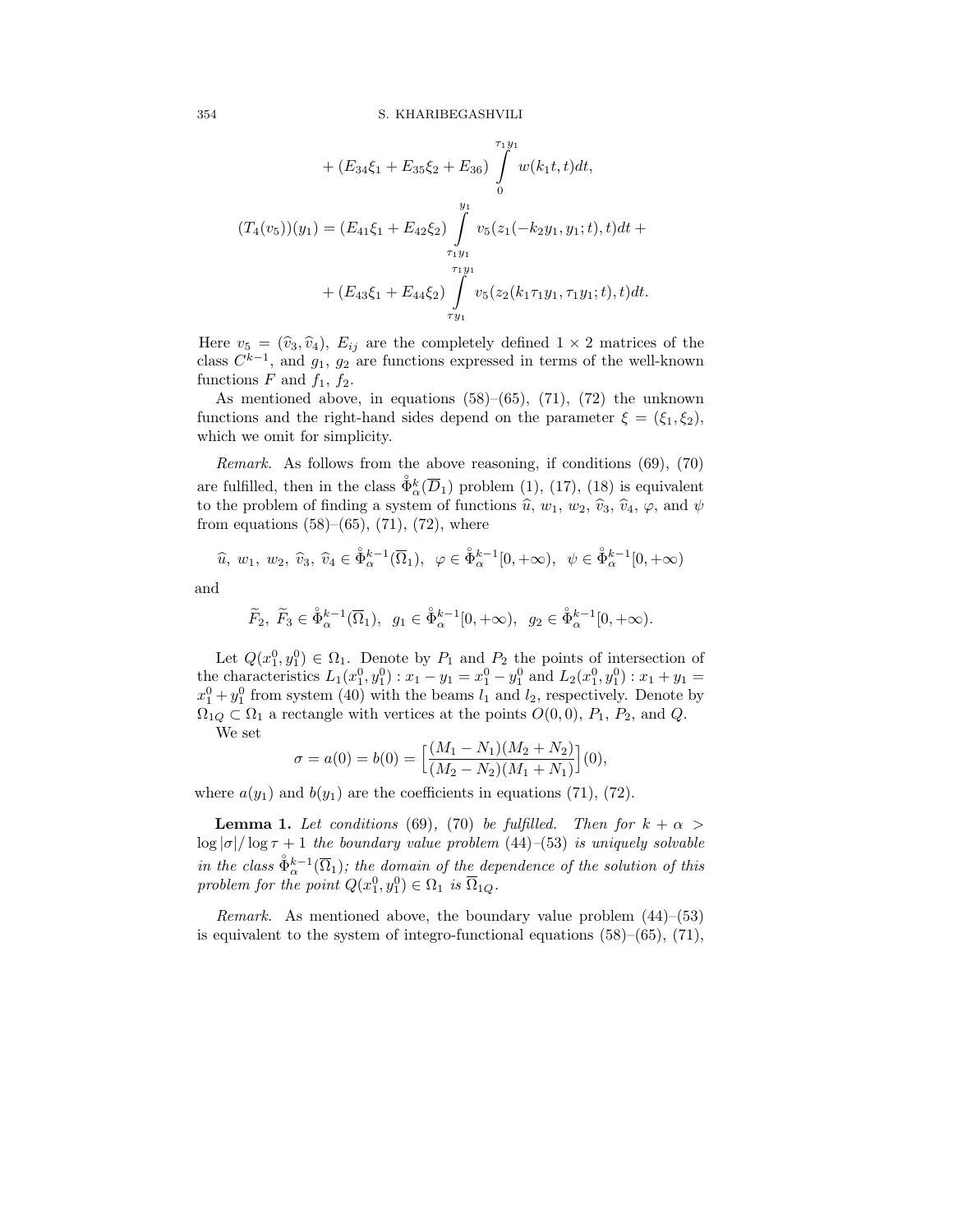(72). When problem (44)–(53) is considered in the domain  $\Omega_{1Q}$ , it is sufficient to investigate equations (71) and (72) on the segments  $[0, d_1]$  and  $[0, d_2]$ , where  $d_1$  and  $d_2$  are the ordinates of the points  $P_1$  and  $P_2$ .

Let us consider the functional equations

$$
(K_{1j}(\varphi))(y_1) = \varphi(y_1) - a_j(y_1)\varphi(\tau y_1) = \chi_1(y_1), \ \ 0 \le y_1 \le d_1, \tag{73}
$$

$$
(K_{2j}(\psi))(y_1) = \psi(y_1) - b_j(y_1)\psi(\tau y_1) = \chi_2(y_2), \ \ 0 \le y_1 \le d_2, \ \ (74)
$$

where  $a_j(y_1) = \tau^j a(y_1), b_j(y_1) = \tau^j b(y_1), j = 0, 1, ..., k-1$ . Note that if we differentiate j-times the expression  $(K_{10}(\varphi))(y_1)$ , which is the left-hand side of equation (71), with respect to  $y_1$ , then in the obtained expression the sum of the terms which contain the function  $\varphi(y_1)$  with its derivative  $\varphi^{(j)}(y_1)$  gives  $(K_{1j}(\varphi^{(j)}))(y_1)$ . A similar statement also holds for  $K_{2j}$ .

Let in equations (73), (74) the right-hand sides  $\chi_p(y_1) \in \mathring{\Phi}_{k-1+\alpha-j}[0, d_p],$  $p = 1, 2$ . It is assumed that  $\hat{\Phi}_{\alpha}^{k}[0, d_{p}] = \hat{\Phi}_{\alpha}[0, d_{p}]$  for  $k = 0$ . In that case, by the definition of the space  $\mathring{\Phi}_{k-1+\alpha-j}[0, d_p]$ , for any natural number N there exist positive numbers  $C_p = C_p(y, N, \chi_p)$ ,  $B_p = B_p(y_1, N, \chi_p)$ , not depending on  $\xi = (\xi_1, \xi_2)$ , such that for  $0 \le y_1 \le d_p$  and  $|\xi| = |\xi_1| + |\xi_2| > B_p$ the inequality

$$
|\chi_p(y_1)| \le C_p y_1^{k-1+\alpha-j} e^{-N|\xi|}
$$

is fulfilled and

$$
C_p^0(y_1) = \sup_{0 \le y_1^0 \le y_1} C_p(y_1^0) < +\infty, \quad B_p^0(y_1) = \sup_{0 \le y_1^0 \le y_1} B_p(y_1^0) < +\infty.
$$

**Lemma 2.** Let conditions (69), (70) be fulfilled. Then for  $k-1+\alpha$  $-\frac{\log |\sigma|}{\log \tau}$  equations (73) and (74) are uniquely solvable in the spaces  $\mathring{\Phi}_{k-1+\alpha-j}$  $[0, d_1]$  and  $\mathring{\Phi}_{k-1+\alpha-j}[0, d_2]$ , and for  $|\xi| > B_1$  and  $|\xi| > B_2$  the estimates

$$
\left| (K_{1j}^{-1}(\chi_1))(y_1) \right| = |\varphi(y_1)| \le \sigma_1 C_1 y_1^{k-1+\alpha-j} e^{-N|\xi|}, \tag{75}
$$

$$
\left| (K_{2j}^{-1}(\chi_2))(y_1) \right| = |\psi(y_1)| \le \sigma_2 C_2 y_1^{k-1+\alpha-j} e^{-N|\xi|} \tag{76}
$$

hold, where the positive constants  $\sigma_1$  and  $\sigma_2$  do not depend on N,  $\xi$ , and the functions  $\chi_1$ ,  $\chi_2$ .

The proof of this lemma repeats the reasoning from [9].

To prove Lemma 1, we shall solve the system of integro-functional equations  $(58)$ – $(65)$ ,  $(71)$ ,  $(72)$  with respect to the unknowns

$$
\widehat{u}, w_1, w_2, \widehat{v}_3, \widehat{v}_4 \in \widehat{\Phi}_{\alpha}^{k-1}(\overline{\Omega}_{1Q}), \ \ \varphi \in \widehat{\Phi}_{\alpha}^{k-1}[0, d_1], \ \ \psi \in \widehat{\Phi}_{\alpha}^{k-1}[0, d_2]
$$

by the method of successive approximations.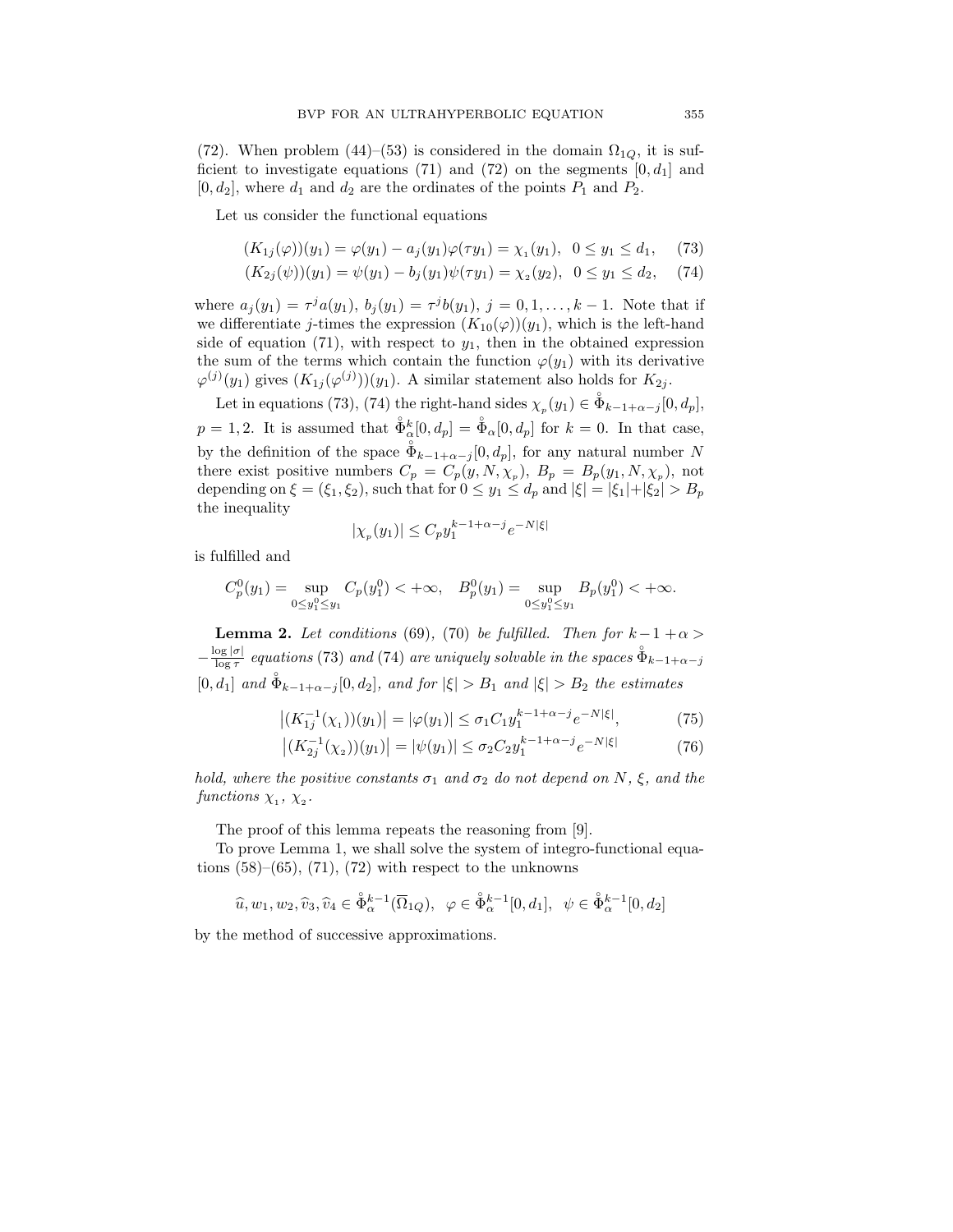We set

$$
\hat{u}_0(x_1, y_1) \equiv 0, \quad w_{1,0}(x_1, y_1) \equiv 0, \quad w_{2,0}(x_1, y_1) \equiv 0,
$$
\n
$$
\hat{v}_{3,0}(x_1, y_1) \equiv 0, \quad \hat{v}_{4,0}(x_1, y_1) \equiv 0, \quad \varphi_0(y_1) \equiv 0, \quad \psi_0(y_1) \equiv 0,
$$
\n
$$
\hat{u}_n(x_1, y_1) = \int_{0}^{\beta^{-1}x_1} [(1+\beta)w_{1,n-1} + (1-\beta)w_{2,n-1}](\beta t, t)dt + \int_{\beta^{-1}x_1}^{\beta t} (w_{1,n-1} - w_{2,n-1})(x_1, t)dt, \tag{77}
$$

$$
\widehat{v}_{3,n}(x_1, y_1) = i\xi_2 \int_{0}^{\beta^{-1}x_1} [(1+\beta)w_{1,n-1} + (1-\beta)w_{2,n-1}](\beta t, t)dt + i\xi_2 \int_{\beta^{-1}x_1}^{y_1} (w_{1,n-1} - w_{2,n-1})(x_1, t)dt,
$$
\n(78)

$$
\widehat{v}_{4,n}(x_1, y_1) = i\xi_1 \int_{0}^{\beta^{-1}x_1} [(1+\beta)w_{1,n-1} + (1-\beta)w_{2,n-1}](\beta t, t)dt + i\xi_1 \int_{\beta^{-1}x_1}^{y_1} (w_{1,n-1} - w_{2,n-1})(x_1, t)dt,
$$
\n(79)

$$
\beta = \begin{cases}\nk_1 & \text{for } x_1 > 0, \\
-k_2 & \text{for } x_1 \le 0, \\
w_{1,n}(x_1, y_1) = \varphi_n(\omega_1(x_1, y_1)) + \\
+\frac{1}{2}i \int_{\omega_1(x_1, y_1)}^{\omega_1} (\xi_1 \hat{v}_{4,n-1} - \xi_2 \hat{v}_{3,n-1})(z_1(x_1, y_1; t), t)dt + \tilde{F}_2(x_1, y_1), \quad (80) \\
w_{2,n}(x_1, y_1) = \psi_n(\omega_2(x_1, y_1)) + \\
+\frac{1}{2}i \int_{\omega_2(x_1, y_1)}^{\omega_1} (\xi_2 \hat{v}_{3,n-1} - \xi_1 \hat{v}_{4,n-1})(z_2(x_1, y_1; t), t)dt + \tilde{F}_3(x_1, y_1). \quad (81)\n\end{cases}
$$

To define the functions  $\varphi_n(y_1)$  and  $\psi_n(y_1)$ , we shall use the equations

$$
(K_{10}(\varphi_n))(y_1) = (T_1(w_{n-1}))(y_1) + (T_2(v_{5,n-1}))(y_1) + g_1(y_1), \quad (82)
$$

$$
(K_{20}(\psi_n))(y_1) = (T_3(w_{n-1}))(y_1) + (T_4(v_{5,n-1}))(y_1) + g_2(y_1), \quad (83)
$$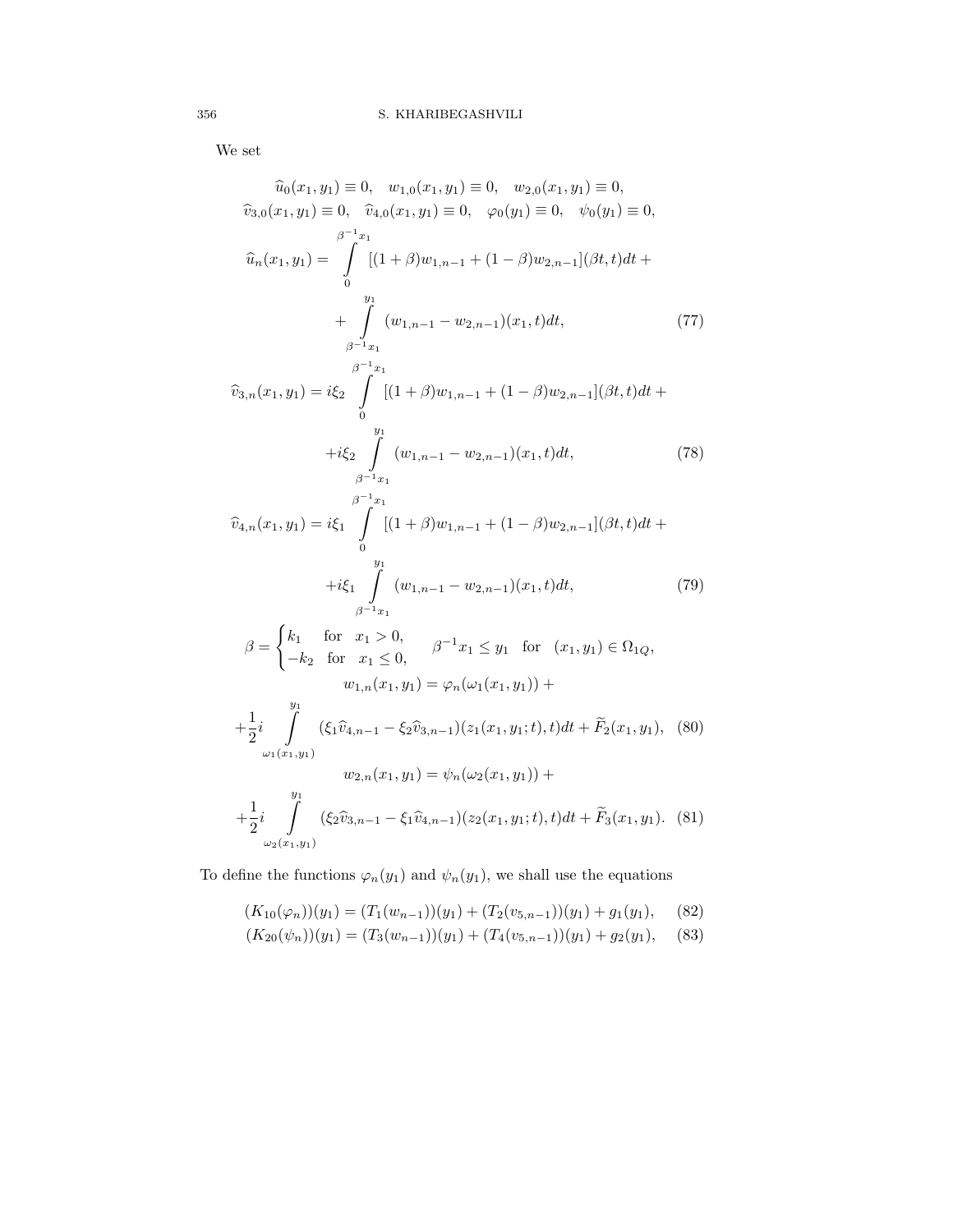where  $v_5 = (\widehat{v}_3, \widehat{v}_4)$ .

If the conditions of Lemma 2 are fulfilled, then using estimate (75), (76) for  $j = 0$  and applying (54), (68), also the inequality  $\beta^{-1}x_1 \leq y_1$  for  $(x_1, y_1) \in \Omega_{1Q}, Q(x_1^0, y_1^0) \in \Omega_1$ , and taking into account the Volterra structure of the integral operators contained in equalities (77)–(78), for  $|\xi| > \beta$ we obtain by the method of mathematical induction the inequalities:

$$
\left|\hat{u}_{n+1}(x_1, y_1) - \hat{u}_n(x_1, y_1)\right| \le M^* \frac{M^n}{n!} (1 + |\xi|)^n e^{-N|\xi|} y_1^{n+k-1+\alpha}, \tag{84}
$$

$$
\left|w_{p,n+1}(x_1,y_1) - w_{p,n}(x_1,y_1)\right| \le M^* \frac{M_*^n}{n!} (1 + |\xi|)^n e^{-N|\xi|} y_1^{n+k-1+\alpha}, \tag{85}
$$
  

$$
p = 1, 2,
$$

$$
\left|\hat{v}_{q,n+1}(x_1,y_1) - \hat{v}_{q,n}(x_1,y_1)\right| \le M^* \frac{M^n_*}{n!} (1+|\xi|)^n e^{-N|\xi|} y_1^{n+k-1+\alpha},
$$
(86)  

$$
q = 3, 4,
$$

$$
\left|\varphi_{n+1}(y_1) - \varphi_n(y_1)\right| \le M^* \frac{M^n_*}{n!} (1 + |\xi|)^n e^{-N|\xi|} y_1^{n+k-1+\alpha},\tag{87}
$$

$$
\left|\psi_{n+1}(y_1) - \psi_n(y_1)\right| \le M^* \frac{M^n_*}{n!} (1 + |\xi|)^n e^{-N|\xi|} y_1^{n+k-1+\alpha},\tag{88}
$$

where the positive numbers  $\widetilde{B} = \widetilde{B}(x_1^0, y_1^0, N, f_1, f_2, F), M_* = M_*(x_1^0, y_1^0, \sigma_1, \sigma_2)$ and  $M^* = M^*(x_1^0, y_1^0, N, f_1, f_2, F, \sigma_1, \sigma_2)$  do not depend on  $\xi$ ;  $\sigma_1$  and  $\sigma_2$  are the constants from (75) and (76).

*Remark.* As follows from equalities (77)–(79), for  $x_1 > 0$  and  $x_1 \leq 0$ the functions  $\hat{u}_n, \hat{v}_{3,n}$  and  $\hat{v}_{4,n}$  are defined by different formulas. This does not cause discontinuities of the functions  $\hat{u}_n$ ,  $\hat{v}_{3,n}$  and  $\hat{v}_{4,n}$  and their partial derivatives with respect to  $x_1$  and  $y_1$  up to order  $(k-1)$  inclusive along the axis  $Oy_1$ :  $x_1 = 0$ , since it is assumed that the functions  $F_2$ ,  $F_3$ ,  $g_1$ ,  $g_2$ from (72)–(83) and their derivatives up to order  $(k-1)$  inclusive are equal to zero at the point  $O(0,0)$ .

After differentiating equalities (77)–(83) with respect to  $x_1$  and  $y_1$  and using the above estimates (84)–(88) and (75), (76), for  $|\xi| > B_{j_1+j_2}$  we obtain by the method of mathematical induction the inequalities

$$
\left| [\partial^{j_1,j_2}(\widehat{u}_{n+1} - \widehat{u}_n)](x_1, y_1) \right| \le M_{j_1+j_2}^* \frac{M_{*j_1+j_2}^n}{n!} (1 + |\xi|)^n e^{-N|\xi|} \times \\ \times y_1^{n+k+\alpha-j_1-j_2-1}, \tag{89}
$$

$$
\left| [\partial^{j_1,j_2}(w_{p,n+1} - w_{p,n})(x_1, y_1)] \right| \le M_{j_1+j_2}^* \frac{M_{*j_1+j_2}^n}{n!} (1 + |\xi|)^n e^{-N|\xi|} \times
$$
  
 
$$
\times y_1^{n+k+\alpha-j_1-j_2-1}, \quad p = 1, 2,
$$
 (90)

$$
\left|[\partial^{j_1,j_2}(\widehat{v}_{q,n+1}-\widehat{v}_{q,n})(x_1,y_1)\right|\leq M_{j_1+j_2}^*\frac{M_{\ast j_1+j_2}^n}{n!}(1+|\xi|)^n e^{-N|\xi|}\times\\
$$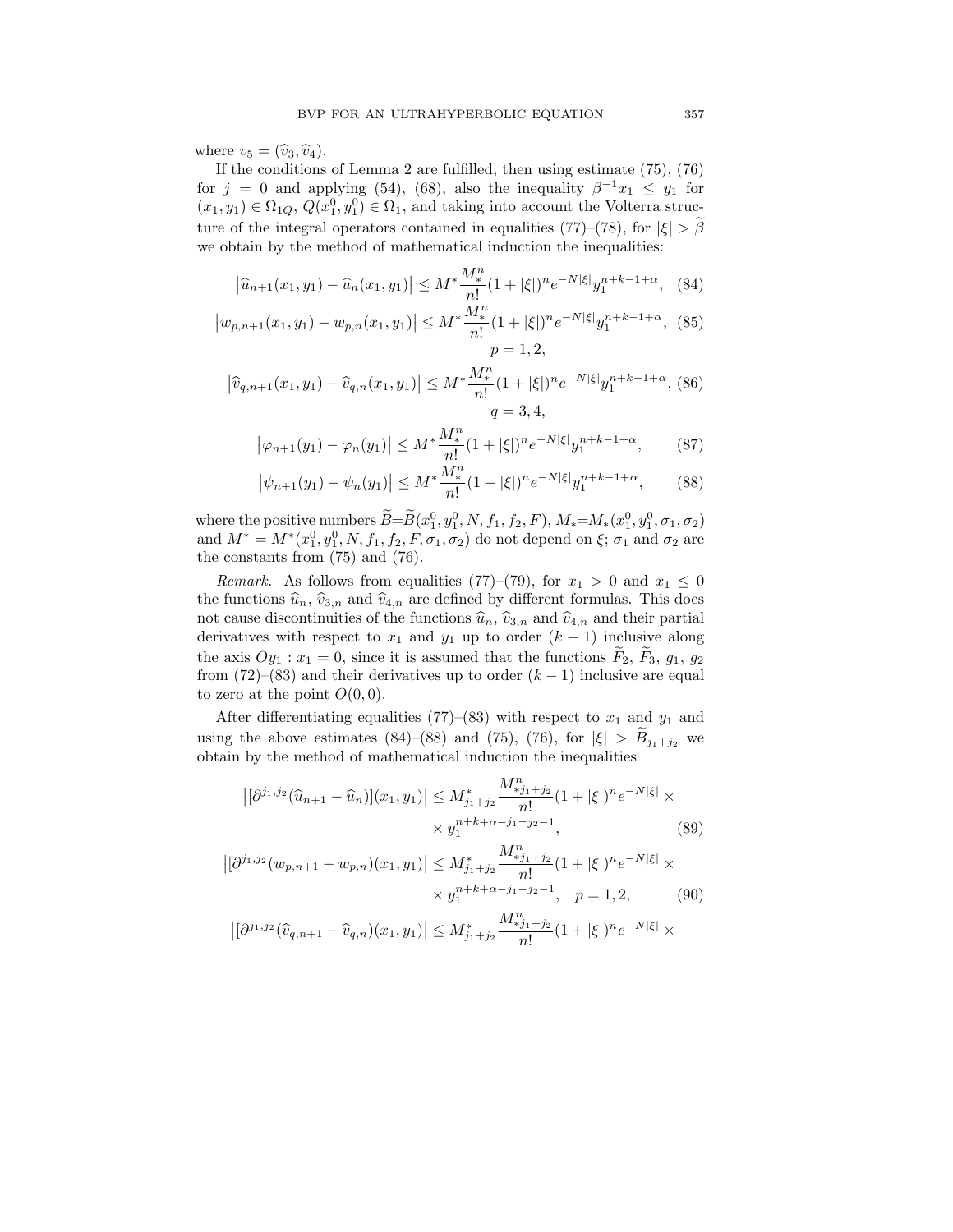## 358 S. KHARIBEGASHVILI

$$
\times y_1^{n+k+\alpha-j_1-j_2-1}, \quad q = 3, 4,
$$
\n(91)  
\n
$$
\left| \left[ \frac{d^{j_1+j_2}}{dy_1^{j_1+j_2}} (\varphi_{n+1} - \varphi_n) \right] (y_1) \right| \le M_{j_1+j_2}^* \frac{M_{j_1+j_2}^n}{n!} (1 + |\xi|)^n \times
$$
\n
$$
\times e^{-N|\xi|} y_1^{n+k+\alpha-j_1-j_2-1},
$$
\n(92)

$$
\left| \left[ \frac{d^{j_1+j_2}}{dy_1^{j_1+j_2}} (\psi_{n+1} - \psi_n) \right] (y_1) \right| \le M_{j_1+j_2}^* \frac{M_{*j_1+j_2}^n}{n!} (1 + |\xi|)^n \times \\ \times e^{-N|\xi|} y_1^{n+k+\alpha-j_1-j_2-1}, \tag{93}
$$

where  $\partial^{j_1,j_2} = \partial^{j_1+j_2} / \partial x_1^{j_1} \partial y_1^{j_2}, 0 \le j_1+j_2 \le k-1; \ \widetilde{B}_p, M_p^*$ , and  $M_{*p}$ ,  $p = 1, \ldots, k - 1$ , are positive integers not depending on  $\xi$ .

By (89) we find that for  $0 \le j_1 + j_2 \le k - 1$  the series

$$
\widehat{u}_{j_1,j_2}(x_1,y_1) = \lim_{n \to \infty} [\partial^{j_1,j_2} \widehat{u}_n](x_1,y_1) = \sum_{n=1}^{\infty} [\partial^{j_1,j_2} (\widehat{u}_n - \widehat{u}_{n-1})](x_1,y_1)
$$

converges uniformly in  $\overline{\Omega}_{1Q}$  and for the sum of this series we have the estimate

$$
\left|\hat{u}_{j_1,j_2}(x_1,y_1)\right| \le M_{j_1+j_2}^* e^{M_{*j_1+j_2}(1+|\xi|)y_1} e^{-N|\xi|} y_1^{k+\alpha-j_1-j_2-1}.\tag{94}
$$

This estimate implies that  $\hat{u}_{j_1,j_2} \in \mathring{\Phi}_{k-1+\alpha-j_1-j_2}(\overline{\Omega}_{1Q})$ , since, as is easy to verify, the operator of multiplication by the function

 $e^{M_{*j_1+j_2}(1+|\xi|)y_1}$ 

transforms the space  $\mathring{\Phi}_{k-1+\alpha-j_1-j_2}(\overline{\Omega}_{1Q})$  into itself. This in turn implies that  $\widehat{u}^1(x_1, y_1) \equiv \widehat{u}_{0,0}(x_1, y_1) \in \widehat{\Phi}_{\alpha}^{k-1}(\overline{\Omega}_{1Q})$  and  $\widehat{u}_{j_1, j_2}(x_1, y_1) \equiv \partial^{j_1, j_2} \widehat{u}^1(x_1, y_1)$ . By (90)–(93) we find in a similar manner that the series

$$
w_p^1(x_1, y_1) = \lim_{n \to \infty} w_{p,n}(x_1, y_1) = \sum_{n=1}^{\infty} (w_{p,n}(x_1, y_1) - w_{p,n-1}(x_1, y_1)), \ p = 1, 2,
$$
  

$$
\widehat{v}_q^1(x_1, y_1) = \lim_{n \to \infty} \widehat{v}_{q,n}(x_1, y_1) = \sum_{n=1}^{\infty} (\widehat{v}_{q,n}(x_1, y_1) - \widehat{v}_{q,n-1}(x_1, y_1)), \ q = 3, 4,
$$

converge in the space  $\mathring{\Phi}_{\alpha}^{k-1}(\overline{\Omega}_{1Q})$ , and the series

$$
\varphi^{1}(y_{1}) = \lim_{n \to \infty} \varphi_{n}(y_{1}) = \sum_{n=1}^{\infty} (\varphi_{n}(y_{1}) - \varphi_{n-1}(y_{1})),
$$
  

$$
\psi^{1}(y_{1}) = \lim_{n \to \infty} \psi_{n}(y_{1}) = \sum_{n=1}^{\infty} (\psi_{n}(y_{1}) - \psi_{n-1}(y_{1}))
$$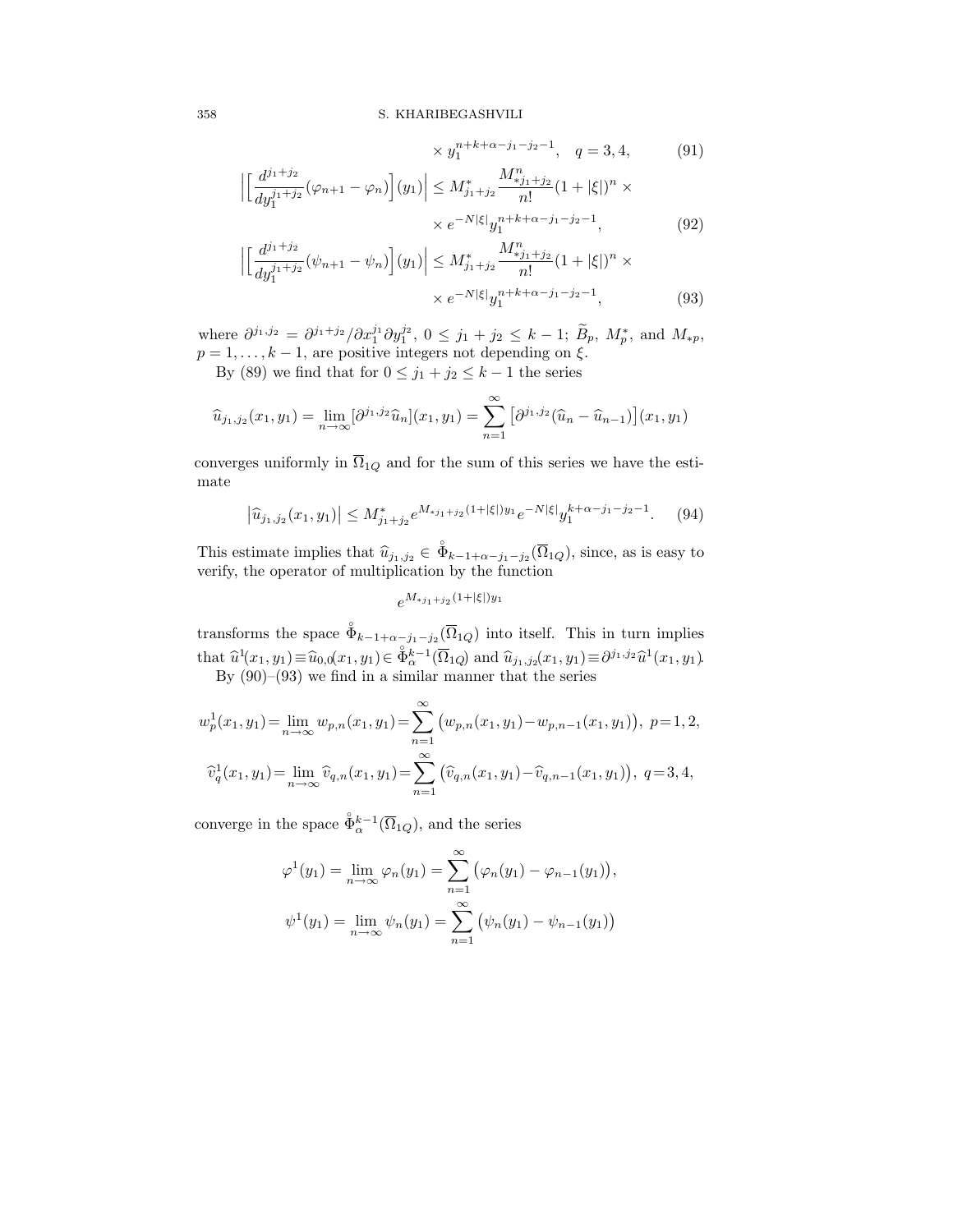converge in the spaces  $\mathring{\Phi}_{\alpha}^{k-1}[0, d_1]$  and  $\mathring{\Phi}_{\alpha}^{k-1}[0, d_2]$ , respectively. Hence by virtue of (77)–(83) it follows that the limit frictions  $\hat{u}^1$ ,  $w^1$ ,  $\hat{v}^1_3$ ,  $\hat{v}^1_4$ ,  $\varphi^1$ , and  $\psi$ <sup>1</sup> satisfy the system of equations (58)–(65), (71), (72). Thus to prove Lemma 1 it only remains to show that the system of equations  $(58)$ – $(65)$ , (71), (72) has no other solutions in the classes considered above. Indeed, let us assume that the functions  $\hat{u}^*, w^*, \hat{v}_3^*, \hat{v}_4^*, \varphi^*,$  and  $\psi^*$  from the classes proved above satisfy the homogeneous system of equations corresponding to (58)–(65), (71), (72), i.e., for

$$
\widetilde{F}_2 = 0, \quad \widetilde{F}_3 = 0, \quad g_1 = 0, \quad g_2 = 0.
$$
\n(95)

To this system with the homogeneous conditions (95) we apply the method of successive approximations, assuming that the functions  $\hat{u}^*, w^*, \hat{v}_3^*,$  $\hat{v}_4^*, \varphi^*,$  and  $\psi^*$  are zero approximations. Since this system of functions satisfy the homogeneous system of equations, each of the following approximations will coincide with it, i.e.,

$$
\begin{aligned}\n\widehat{u}_n^*(x_1, y_1) &\equiv \widehat{u}^*(x_1, y_1), \quad w_n^*(x_1, y_1) \equiv w^*(x_1, y_1), \quad \widehat{v}_{3,n}^*(x_1, y_1) \equiv \widehat{v}_3^*(x_1, y_1), \\
\widehat{v}_{4,n}^*(x_1, y_1) &\equiv \widehat{v}_4^*(x_1, y_1), \quad \varphi_n^*(y_1) \equiv \varphi^*(y_1), \quad \psi_n^*(y_1) \equiv \psi^*(y_1).\n\end{aligned}
$$

By the same reasoning as for estimates (84)–(88), for  $|\xi| > \widetilde{B}^*$  we obtain

$$
\begin{split} |\widehat{u}^*(x_1,y_1)|&=|\widehat{u}^*_n(x_1,y_1)|\leq \widetilde{M}^*\frac{\widetilde{M}^n_*}{n!}(1+|\xi|)^n e^{-N|\xi|}y_1^{n+k+\alpha-1},\\ |w^*_p(x_1,y_1)|&=|w^*_{p,n}(x_1,y_1)|\leq \widetilde{M}^*\frac{\widetilde{M}^n_*}{n!}(1+|\xi|)^ne^{-N|\xi|}y_1^{n+k+\alpha-1}, \;\;p=1,2,\\ |\widehat{v}^*_q(x_1,y_1)|&=|\widehat{v}^*_{q,n}(x_1,y_1)|\leq \widetilde{M}^*\frac{\widetilde{M}^n_*}{n!}(1+|\xi|)^ne^{-N|\xi|}y_1^{n+k+\alpha-1}, \;\;q=3,4,\\ |\varphi^*(y_1)|&=|\varphi^*_n(y_1)|\leq \widetilde{M}^*\frac{\widetilde{M}^n_*}{n!}(1+|\xi|)^ne^{-N|\xi|}y_1^{n+k+\alpha-1},\\ |\psi^*(y_1)|&=|\psi^*_n(y_1)|\leq \widetilde{M}^*\frac{\widetilde{M}^n_*}{n!}(1+|\xi|)^ne^{-N|\xi|}y_1^{n+k+\alpha-1}. \end{split}
$$

Hence, passing to the limit as  $n \to \infty$ , we find that

$$
\hat{u}^* \equiv 0
$$
,  $w_1^* \equiv 0$ ,  $w_2^* \equiv 0$ ,  $\hat{v}_3^* \equiv 0$ ,  $\hat{v}_4^* \equiv 0$ ,  $\varphi^* \equiv 0$ ,  $\psi^* \equiv 0$ ,

which completes the proof of the lemma.

Let  $Q_0(x_1^0, x_2^0, y_1^0, y_2^0 \in D_1$ . Denote by

$$
D_{1Q_0} : -k_2y_1 < x_1 < k_1y_1, \ y_1 - x_1 < y_1^0 - x_1^0, \ y_1 + x_1 < y_1^0 + x_1^0
$$

a subdomain of the domain  $D_1$  bounded by the surfaces  $S_1^0$ ,  $S_2^0$  and the characteristic hyperplanes  $\tilde{S}_1 : y_1 - x_1 = y_1^0 - x_1^0$  and  $\tilde{S}_2 : y_1 + x_1 = y_1^0 + x_1^0$ passing through the point  $Q_0$ .